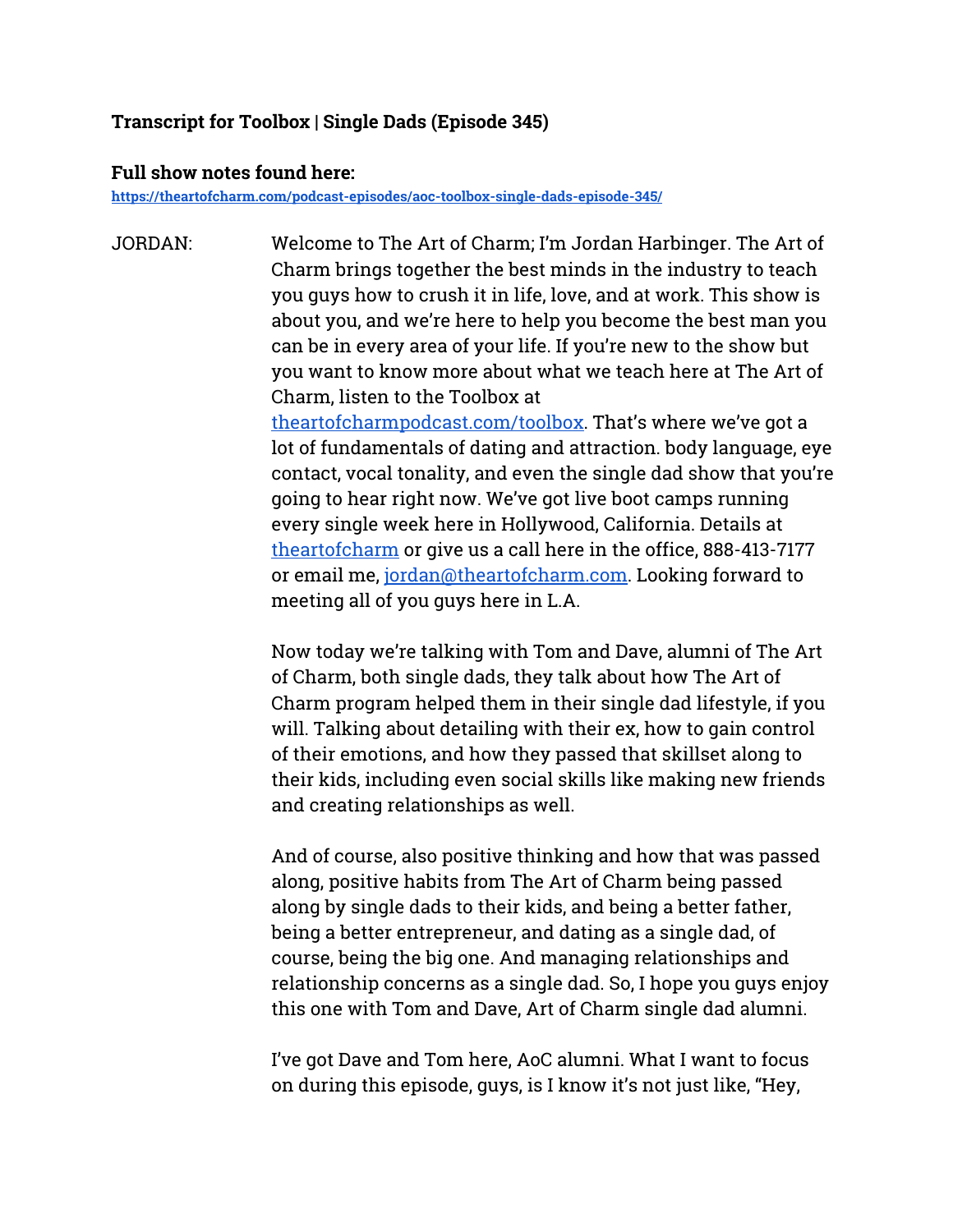these are two alumni. Everybody take Aoc." It's kind of like, all right, you two are very unique in that you are single fathers. And it's not that you're the only two single dads that ever graduated from an AoC program. I mean, when I put the call out in the alumni network for this, I think we had a double digit reply from several guys, and you guys just happened to be available at this time. So, congratulations on making the cut. No, no.

- TOM: It was such a long process.
- JORDAN: It was, it was a very long application process that consisted of, well you replied first and you had a computer with Internet.
- TOM: I'm going to step out and get a lottery ticket since I won this now.
- JORDAN: Yeah, you should. But, one step at a time. And so, what I want to talk about essentially is how things changed with you, being a single dad after The Art of Charm program. Because I know that before the program, you were kind of -- as with anybody who takes the program -- you're one person beforehand and you're that same person afterwards, with a little bit of tweaks and whole lot more confidence. And that manifests itself in different ways, in a way that actually helps you with a lot of different things that I think a lot of people don't expect. So, I kind of want to start -- and feel free to chime in on each other's answer. But I definitely -- the first thing I noticed is that when you guys were sort of doing the prep that I'd sent you -- and thanks for that, by the way -- is that you're dealing with your ex. And that's sort of a reality.

Whenever you have a kid with somebody, you're dealing with them, whether you like it or not, in a business relationship, pretty much forever. And it's a complicated and complex business relationship, because if you just break up with a girlfriend, where you don't have a kid, it's like, "Oh, yeah, I hope I never see her again," or, "Oh, it's going to be awkward if I see her again," or, "I need to avoid this person." You don't have that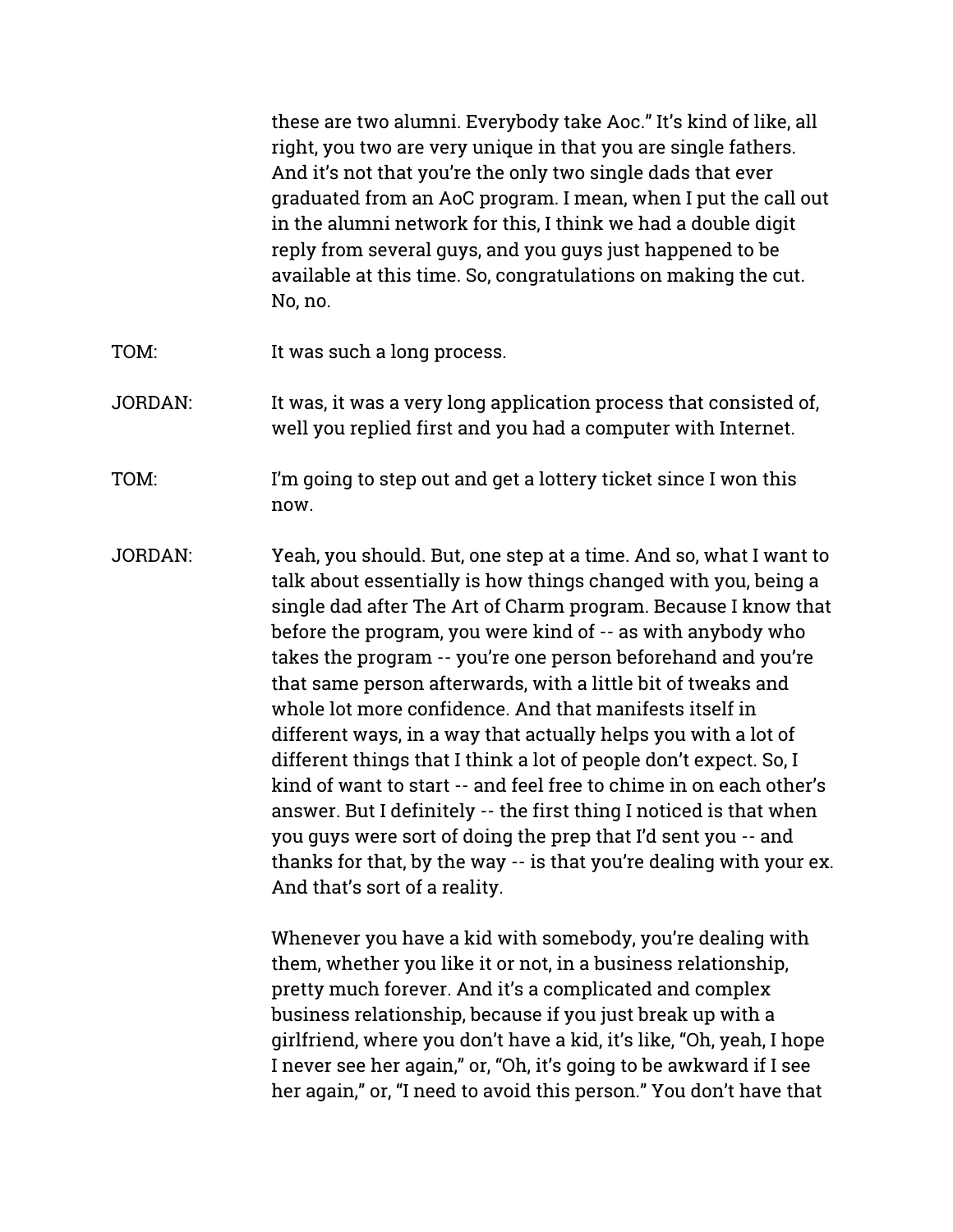|                | luxury when you have a child with somebody, unless you're in<br>one of those situations where the mother just doesn't want to<br>see the kid, which is pretty kid, you've got to deal with that.                                                                                                                                                                                                                                                                                                                       |
|----------------|------------------------------------------------------------------------------------------------------------------------------------------------------------------------------------------------------------------------------------------------------------------------------------------------------------------------------------------------------------------------------------------------------------------------------------------------------------------------------------------------------------------------|
|                | So Dave, I know that you had some serious issues dealing with<br>your ex, before and after AoC and things changed. The way that<br>you handled those scenarios changed dramatically. Do you<br>want to go into that a little bit?                                                                                                                                                                                                                                                                                      |
| DAVE:          | Yeah, I'd love to. Before AoC, I was -- number one, I was super<br>negative and just always pissed off, always angry, so that didn't<br>really help the situation at all.                                                                                                                                                                                                                                                                                                                                              |
| <b>JORDAN:</b> | Because she was coming into every interaction with you being<br>like, "I've got to talk to my ex and he's such a negative dick. I'm<br>just waiting for him to whine and *****. I just want to grab the<br>kid and get out of there," right?                                                                                                                                                                                                                                                                           |
| DAVE:          | Every interaction was a yelling match and I just couldn't wait to<br>bug out and leave. I was like, "Just give me my kid and shut up<br>and we'll leave," and it wasn't healthy at all, man. And it wasn't<br>good for my daughter.                                                                                                                                                                                                                                                                                    |
| <b>JORDAN:</b> | Yeah. Yeah, that's a good point. I didn't even think about that<br>because I don't have kids, so I'm a selfish prick. Yeah, that<br>makes a lot of sense. I mean, it seems like a lot of that stemmed<br>from you being -- and correct me if I'm wrong -- you're<br>essentially afraid. You were kind of a push over and you let her<br>walk all over you, and that actually just made you angry, even<br>though at the end of the day, that's kind of your own fault<br>because that's who you were being around her. |
| DAVE:          | Yeah. Yeah, I was not the same person. It definitely manifested<br>itself into just bad, needy, attention-seeking behavior.                                                                                                                                                                                                                                                                                                                                                                                            |
| <b>JORDAN:</b> | So, go into that a little bit, because I don't know if everybody is<br>familiar with what attention-seeking behavior might be. So, you<br>were afraid and you were a pushover. Explain some examples                                                                                                                                                                                                                                                                                                                   |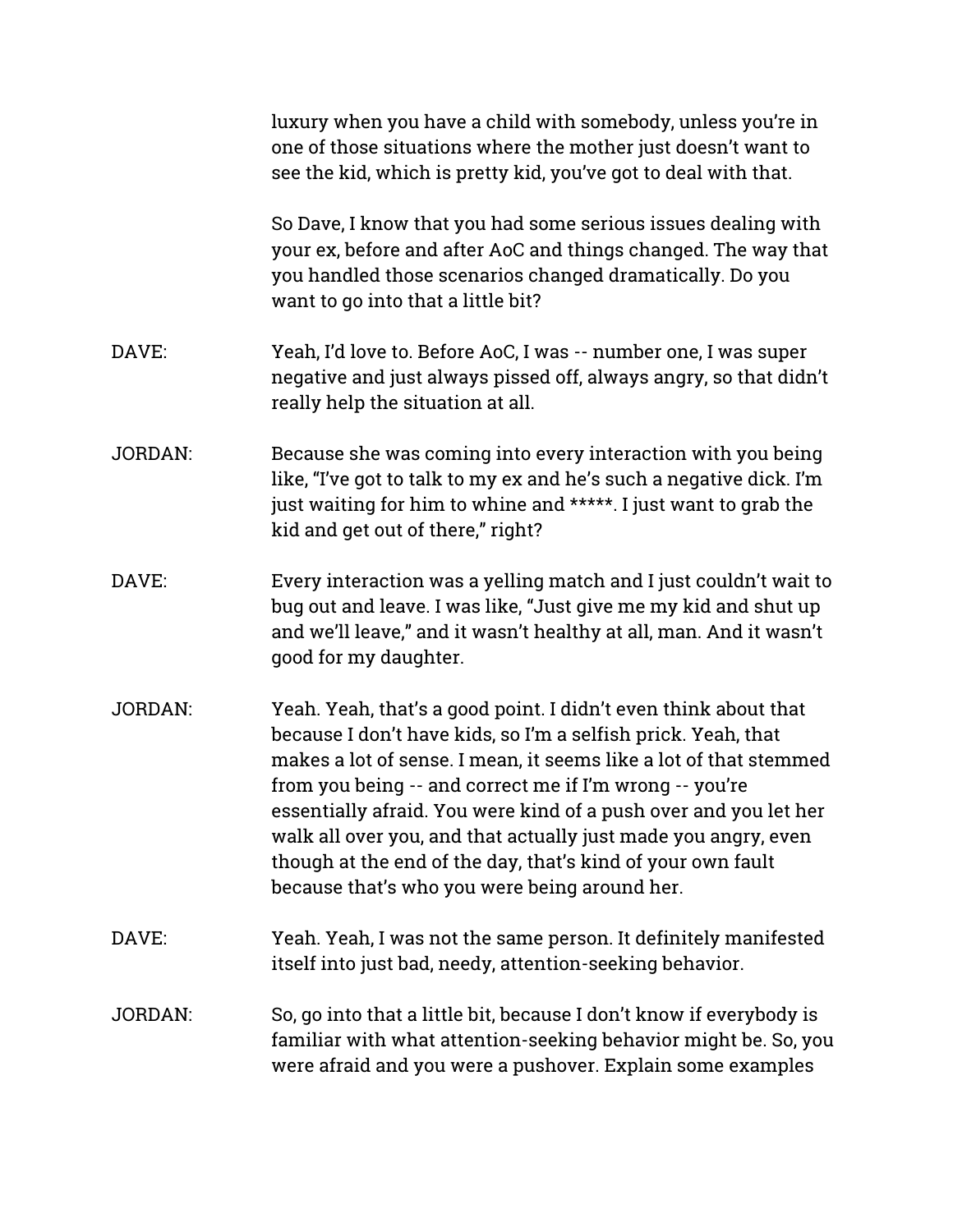|                | of what that means. So, explain that in the context of your ex<br>and your child.                                                                                                                                                                                                                                                                                                                                                                                         |
|----------------|---------------------------------------------------------------------------------------------------------------------------------------------------------------------------------------------------------------------------------------------------------------------------------------------------------------------------------------------------------------------------------------------------------------------------------------------------------------------------|
| DAVE:          | Yeah, so we would always have issues around the holidays. I<br>would never know the schedule and I would always ask her,<br>"Hey, Christmas is around the corner. What are we doing? How<br>are we sharing time," because we actually don't have a formal<br>agreement through the court system. We work everything<br>around the courts.                                                                                                                                 |
| <b>JORDAN:</b> | Because that's a huge pain in the but, otherwise. You're glued to<br>it, right?                                                                                                                                                                                                                                                                                                                                                                                           |
| DAVE:          | Oh, man, you're glued to it and it's lawyer fees and -- I know you<br>used to be a lawyer and you guys aren't cheap, so --                                                                                                                                                                                                                                                                                                                                                |
| <b>JORDAN:</b> | Yeah, that's true. Yeah, that's true. I'm cheap now. But my<br>personal problems aside -- so, she would walk all over the<br>boundaries because you didn't really set any.                                                                                                                                                                                                                                                                                                |
| DAVE:          | I didn't have any boundaries at all and I would always be afraid<br>to bring up those topics because I was always scared to bring<br>them up or I didn't feel confident in myself. I basically wasn't in<br>control of my own life. I was just kind of riding the waves as<br>they hit.                                                                                                                                                                                   |
| <b>JORDAN:</b> | Okay, and so, you gave one example in the prep that you were<br>so kind to prepare, which is sometimes you'd be waiting until<br>midnight, 1 am to drop off your daughter, on a Sunday night,<br>when you had to work the next day and be up at 6 am, because<br>your wife just wasn't around.                                                                                                                                                                            |
| DAVE:          | Right, yeah. She would be out with her friends, because she<br>would work Saturday and Sunday. So, I get my daughter every<br>Saturday and Sunday unless I make other arrangements and<br>when it came Sunday night, I'd be sitting there, nine, ten rolls<br>around, she's still not there. I'm like, "Where are you? You're not<br>answering," and I'm sitting there and I'm like, "What am I going<br>to do with my kid? It's cold, I'm leaving my truck running, this |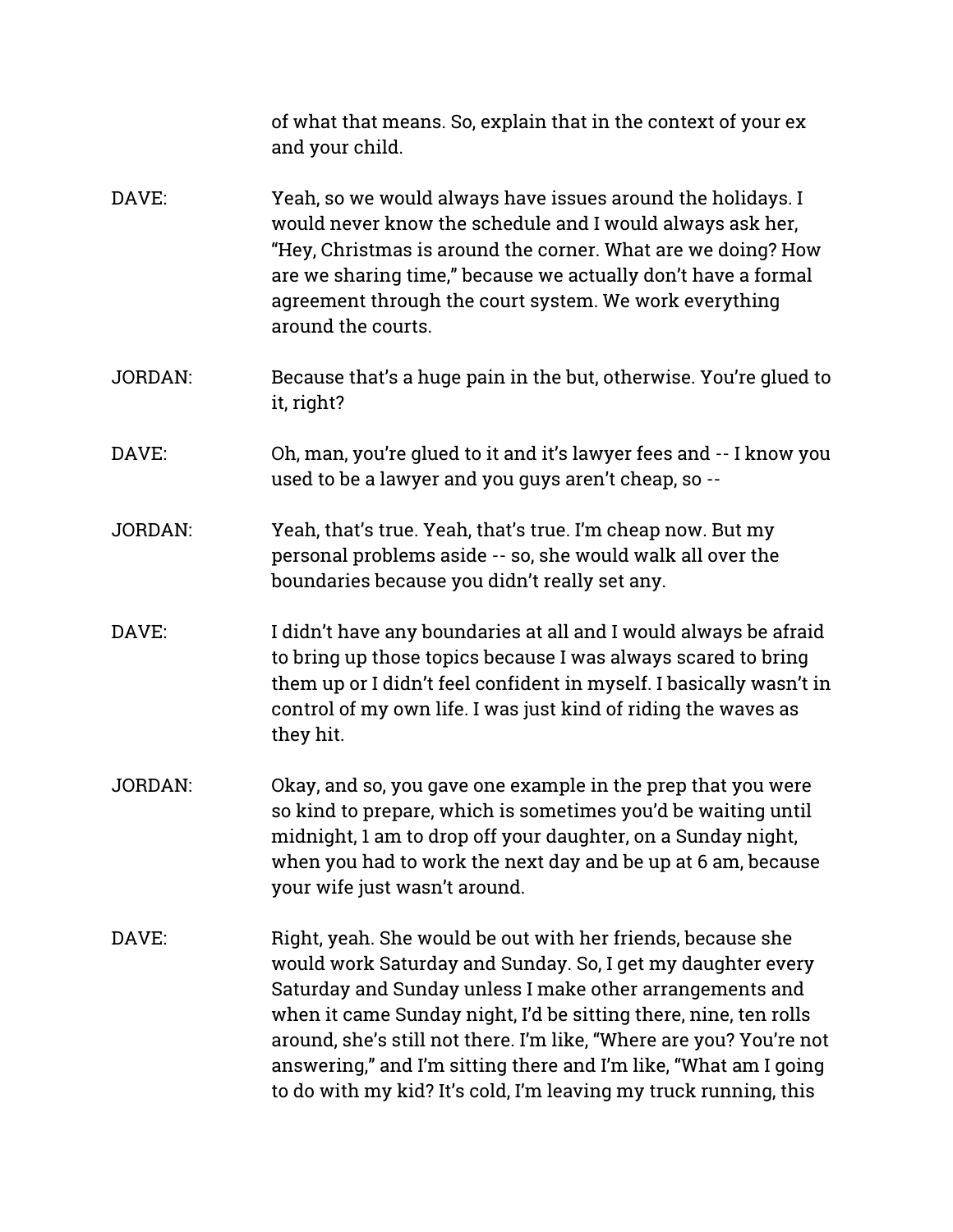isn't a good situation. What are we going to do? All right, well Walmart is open. Let's run around Walmart until mommy comes home.

- JORDAN: That sounds terrible.
- DAVE: It was miserable.
- JORDAN: It sounds like when you're in an airport lounge and your layover -- you miss your flight so you have to stay overnight and nothing is open and you're just walking around with your thumb in your ass but now you've got a baby and she's like, "I'm bored. I'm hungry," and you're like, "Gotta put on a game face for the kid, but I want to strangle somebody," right?
- DAVE: Well yeah. Well, not to mention that it's freaking midnight. She should be in bed.
- JORDAN: Yeah, the child's health. Again, did not consider that because I'm not a dad. But yeah, you're absolutely right. And so what happened after the program? It sounds like you started to make changes that weren't just like, "I'm going to tell her how it's going to be." What really happened? How did you really solve this problem and what gave you the confidence? What gave you the ability to solve this problem?
- DAVE: Well, what gave me the ability was the small victories. Doing little things every day to encourage positive strong behavior and it gave me the confidence I needed to approach her in a cool, calm, collected manner and say, "Hey listen, can we set aside a time and just talk about this?" I was actually vulnerable. I said, "You know, this really hurts me, I can't get to work on time, if you want to keep getting a paycheck, we're going to have to figure this out because this isn't sustainable. I'm getting into work late, my productivity is disappearing to nothing. This isn't cool."
- JORDAN: "I'm going to get fired and then I won't be able to pay child support, let alone be willing to, right?"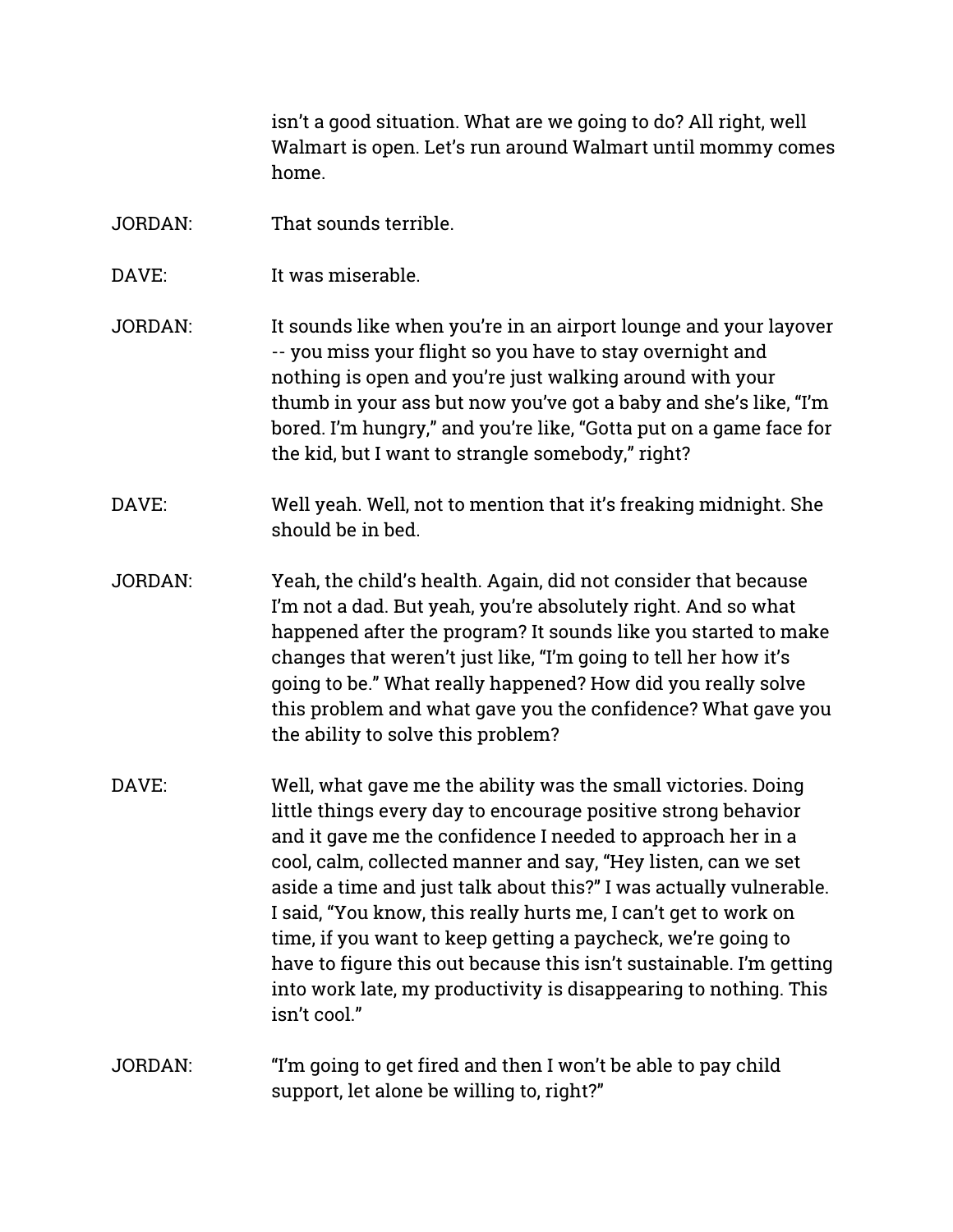# DAVE: Yeah, yeah.

- JORDAN: Okay, and you set that boundary because you started to gain confidence, essentially from the small victories like you'd said, where you'd been making progress in areas and being able to set boundaries in other areas, like personal life and at work, right?
- DAVE: Oh, absolutely. What really gave me encouragement, too, is I changed a lot after the program, personally. I dropped a ton of weight, I moved to a better location of town, I was meeting new people, I created a new social circle. So, all these things led up to the situation where I felt confident and comfortable dealing with it. So, this is obviously -- it's very nebulous, right? Because a lot of guys are listening and they're like, "Yeah, great. You set boundaries."

What advice would you give to single dads listening right now who are like, "Yeah cool, all right, Dave gave his ex wife boundaries, well, I'm not just going to walk up to my ex wife and be all like, 'Here's what's going to happen.'" What advice do you give them? Because you obviously had to make some sort of transformation. If I were your friend, a single dad, and I come to you and I'm going, "I'm getting walked all over. She doesn't respect boundaries slash I'm chicken to set them," what do you tell me besides, "Suck it up and do it?" How do you get me there?

- DAVE: This is going to sound counterintuitive, but my first recommendation was do a self-assessment about yourself.
- JORDAN: That is counterintuitive, because everybody is expecting you to be like, "Lay it down. Don't back down," right?
- DAVE: Yeah. You've got to get yourself in a position where you're confident and comfortable and you're not going to come at her wanting to fight, because if you come at her wanting to fight, she's going to fight back. So, you kind of have to be calm and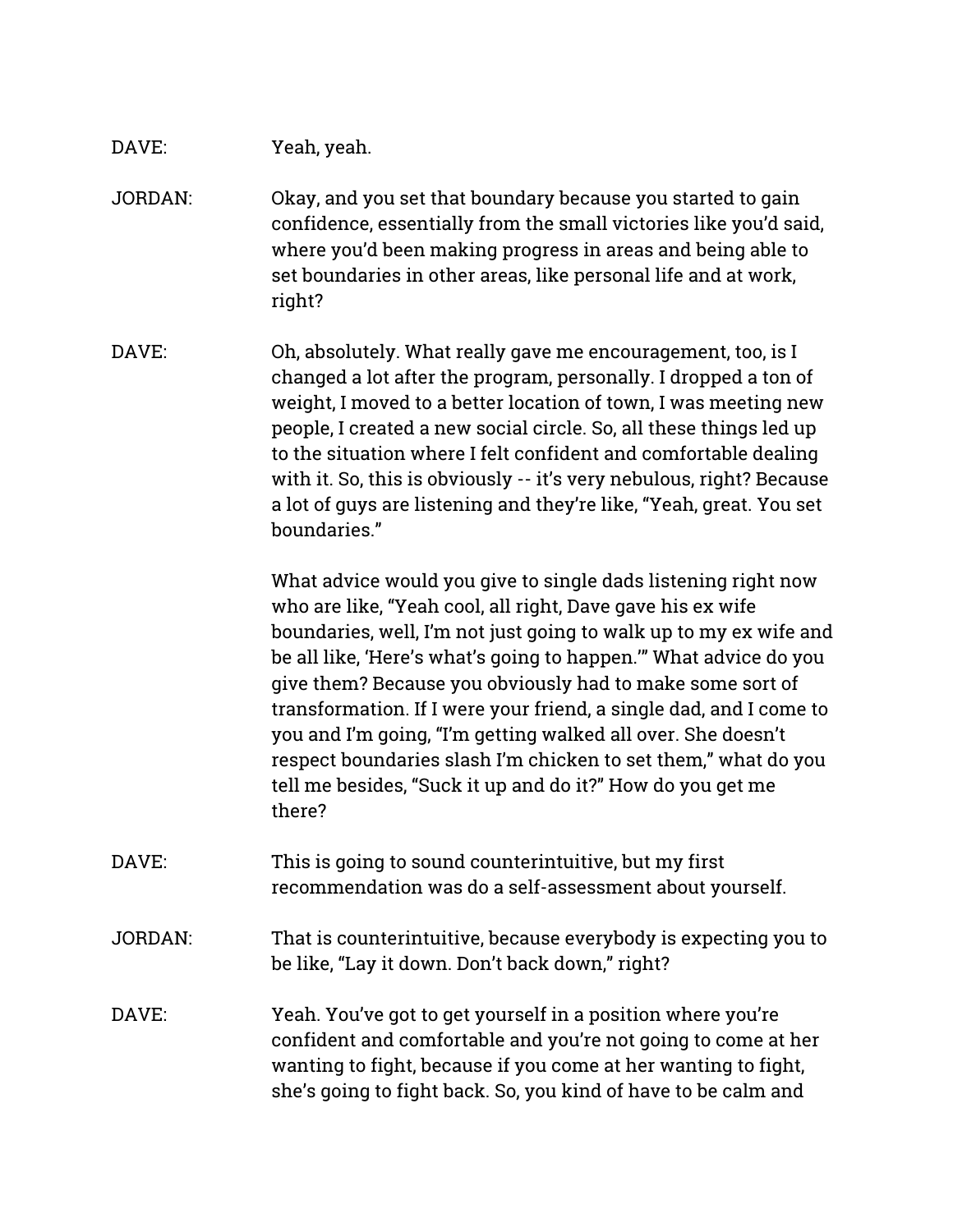comfortable and cool and get in a proper mindset. Once you do that, then you can approach her and you can actually be a bit vulnerable while being confident, which again doesn't sound like it's possible, but that's exactly what I did. I said, "Hey listen, you're not going to get paid if I lose my job. This really hurts me. We've got to figure a better way to do this."

JORDAN: So you came at it, literally, with an air of vulnerability?

- DAVE: Yeah, yeah.
- JORDAN: Not, "This is what's wrong with you and this is what needs to happen or blah, blah, blah consequence." You're like, "Hey, I'm really worried that I'm going to suffer at work and this is putting all three of us at risk because you're staying out late," and she --

At that point, you being vulnerable must have led her somewhere in the neighborhood of, "Oh, yeah, I'm staying out late because I know I can get away with it, but I never really thought about the consequences of my daughter and then that also blowing back onto both of us as well as you and you're trying and I'm trying to be fair. And this isn't a team effort where I'm showing up late because I'm like, 'Eh, Dave won't do anything," So, it led her to do the same thing and reflect on that, and now you have a better relationship with your ex.

- DAVE: Yeah. I don't know what was going on with her head, I just knew that it was something I had to do. I had to try something because, like I said, it wasn't sustainable.
- JORDAN: Excellent. And so, it sounds like also the program though, helped you gain control of your emotions. You were blowing up, you were super angry all of the time. How did that affect you? And by the way, you did lose a lot of weights, props. The last time I saw you, I didn't recognize -- remember, I reintroduced myself to you?
- DAVE: Yeah, yeah, yeah, that was funny.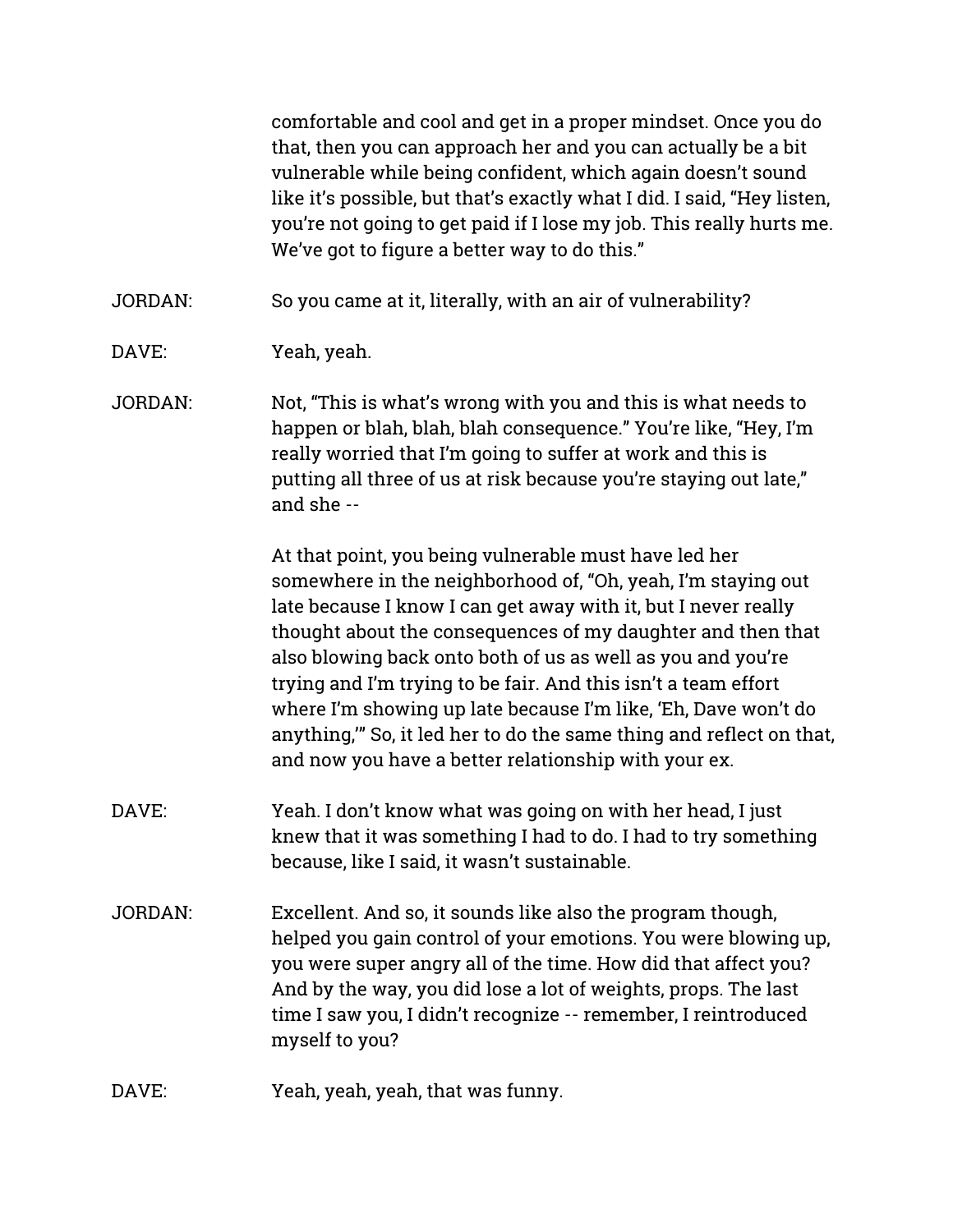| <b>JORDAN:</b> | That was a compliment, if nothing else. Because I was like,<br>"This guy looks familiar but I don't know where, so I'm just<br>going to reintroduce myself and you said, "I'm Dave," and I was<br>like, "Holy ****, man."                                                                                   |
|----------------|-------------------------------------------------------------------------------------------------------------------------------------------------------------------------------------------------------------------------------------------------------------------------------------------------------------|
| DAVE:          | Yeah, well it wasn't only the weight thing. I also grew my hair<br>out a bit because I figured I'd do that before it falls out.                                                                                                                                                                             |
| <b>JORDAN:</b> | Yeah. But also, the first time I met you, you were like, "I'm Dave."<br>And then the second time I met you, you were like, "Hey, man,"<br>and I was like, "Hey guy I've never met before. What's going on,<br>thin, long haired, beautiful version of a guy that looks like a guy<br>I used to know?" Yeah. |
| DAVE:          | Dude, I'll tell you this. I was kind of a man-child myself before<br>the first program. And then after the first program, it kind of -- I<br>think there might be a misconception that the program is going<br>to fix you, or whatever.                                                                     |
| <b>JORDAN:</b> | Right, yeah. I'm trying so hard not to be like, "The program did<br>this and the program did that, and the program, --" because it<br>sounds like one, this is not a sales --                                                                                                                               |
| DAVE:          | It has to come from within and immediately, when I exited, was<br>I 100 percent different? No, it took me about a year. That's why I<br>didn't go back for a year, because it took me about a year --<br>because I was so screwed up -- it took me about a year to figure<br>it all out.                    |
| <b>JORDAN:</b> | Excellent, thank you so much. And what about you, Tom? In the<br>similar area, have you dealt with your ex in different ways<br>based on what you've come through the program? Or was it<br>more -- did you really focus on other areas?                                                                    |
| TOM:           | You know, it was really other areas. My relationship with my ex<br>has been -- the divorce itself came out of nowhere. It was<br>frightening, it was very scary, I didn't know what was going on.<br>But shortly after I got through that, the relationship with her                                        |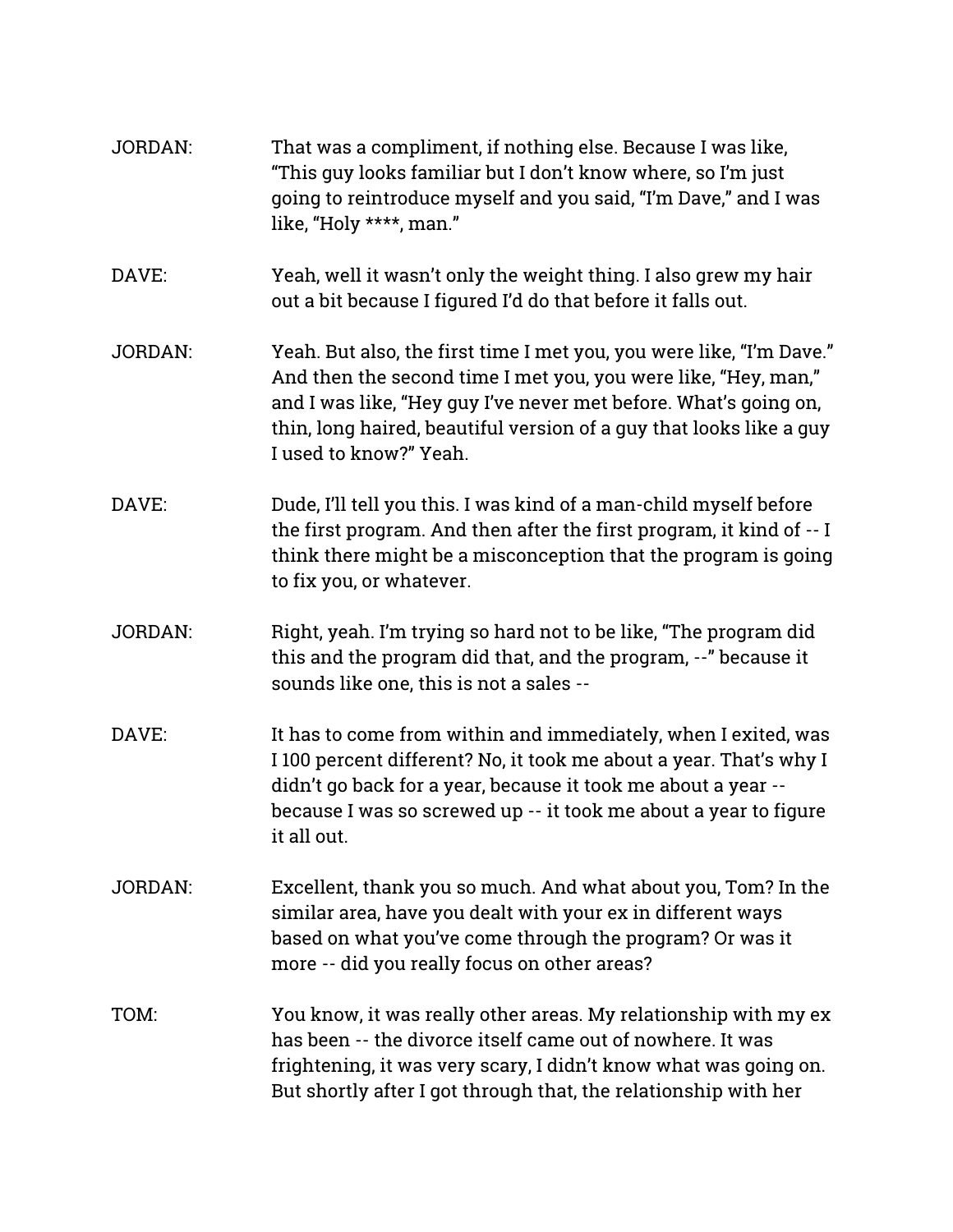just improved and didn't have to go through the same things that Dave did, thankfully.

My big thing was just -- other than dating and personal relationships and stuff -- it was really about my son. I felt - after my divorce, I was living on the east coast, I felt if I stuck around here, in the same environment, same friends and everything, that I wouldn't grow, I would be stagnant, just be even more complacent than what I was before. And I felt like I just needed to get out of dodge. So, that said, I moved to San Diego, moved 3,000 miles away.

JORDAN: Yeah.

TOM: The hardest decision about that was -- it's funny I just posed this in the forum or family page earlier this week. My father was not around me growing up so I really felt this attachment to my son and I felt if I stayed here, local to him, I would just be just as bad as my father was to me. So, I felt the best thing was really to move away. And that being said, my relationship with my son, just improved.

> And then, obviously after the program, it just became way better. I could discuss things with him better, I was more vulnerable, I just felt like I was a lot more present with him. I wasn't constantly in my head thinking what I should say, what I shouldn't say, things like that. And then, just being out in public. After going through the program, I was a lot more confident in myself and the way that I carried myself. He actually started recognizing it and he even made comments about it.

JORDAN: How old is your son?

TOM: So, he's 14 now.

JORDAN: He's socially developing a lot.

TOM: Yeah.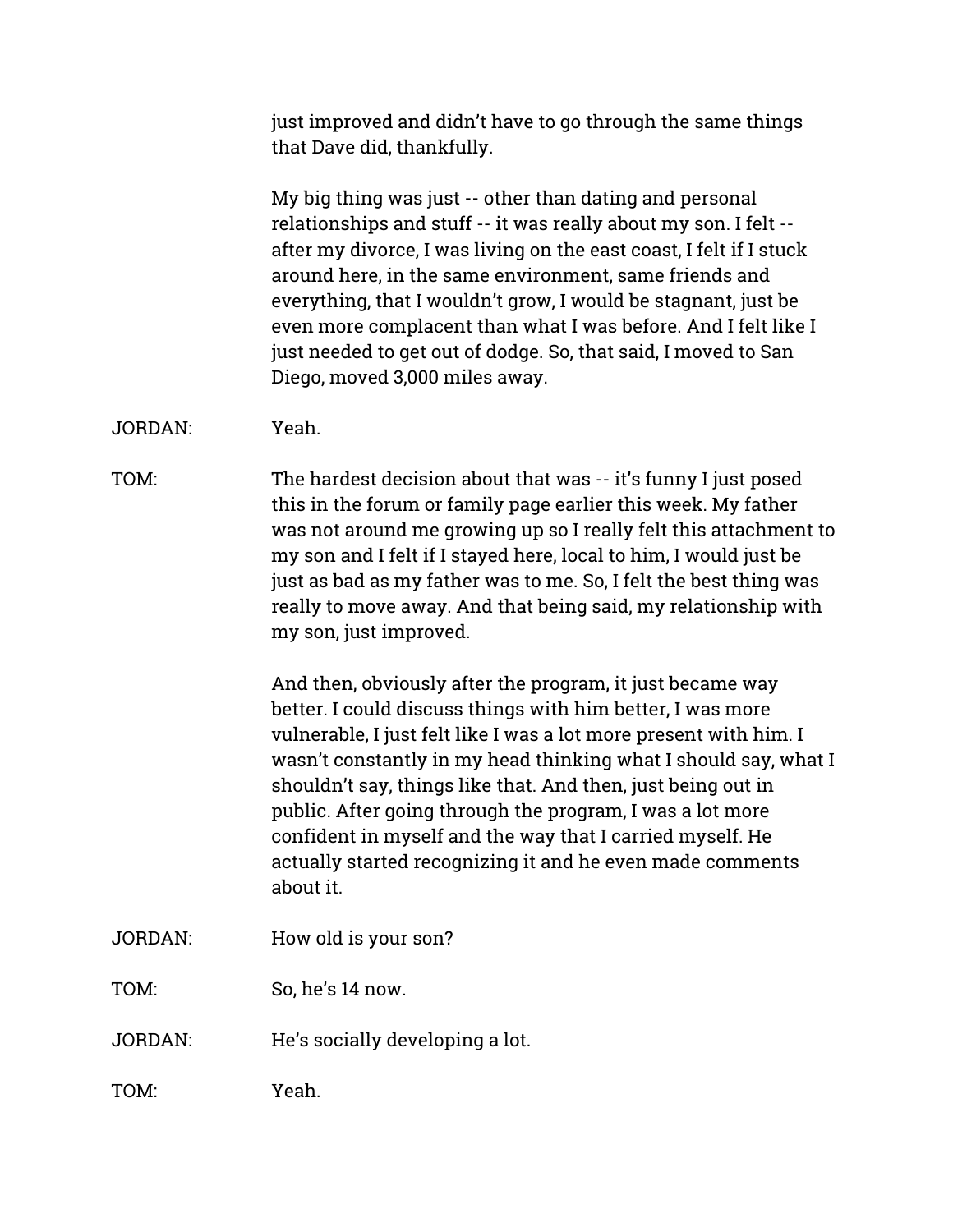- JORDAN: Yeah, okay. That's great.
- TOM: So, this was five years ago. So this was over the course of him being from 9 to 14. So yeah, definitely. And now he's in high school and stuff like that. So, it's a lot better than what I was five years ago, and even before that. Even during my marriage, I had life on cruise control and let everyone else make decisions for me and I wasn't really living my life. I was letting other people live it for me.
- JORDAN: Right, life was happening to you, right?
- TOM: Definitely.
- JORDAN: Between 9 and 14 is a pretty critical age for any boy. Do you think that the things that you've done -- the changes that you made, made you able to a better role model to your kid?
- TOM: I do, yeah. Not just role model, but we're able to talk about everything now. There's no [00:15:47], there's no hesitation, there's no fear. Fear probably was a big thing in the past. I don't really have any concerns talking to him about anything. We go out and do all kinds of adventures together. It's so much more meaningful, whereas when he was younger, I didn't know to be a father. I didn't know how to be that type of father figure or anything, so it was more like, "All right, today we're going to watch the movies," and that would be way we would spend our day together.

JORDAN: Right.

- TOM: Anything not to interact.
- JORDAN: Oh, really? So you were actively avoiding, like, "Hey, let's not have a totally real relationship about real stuff, because I'm kind of afraid where that might lead and I don't know how to do it.ŭ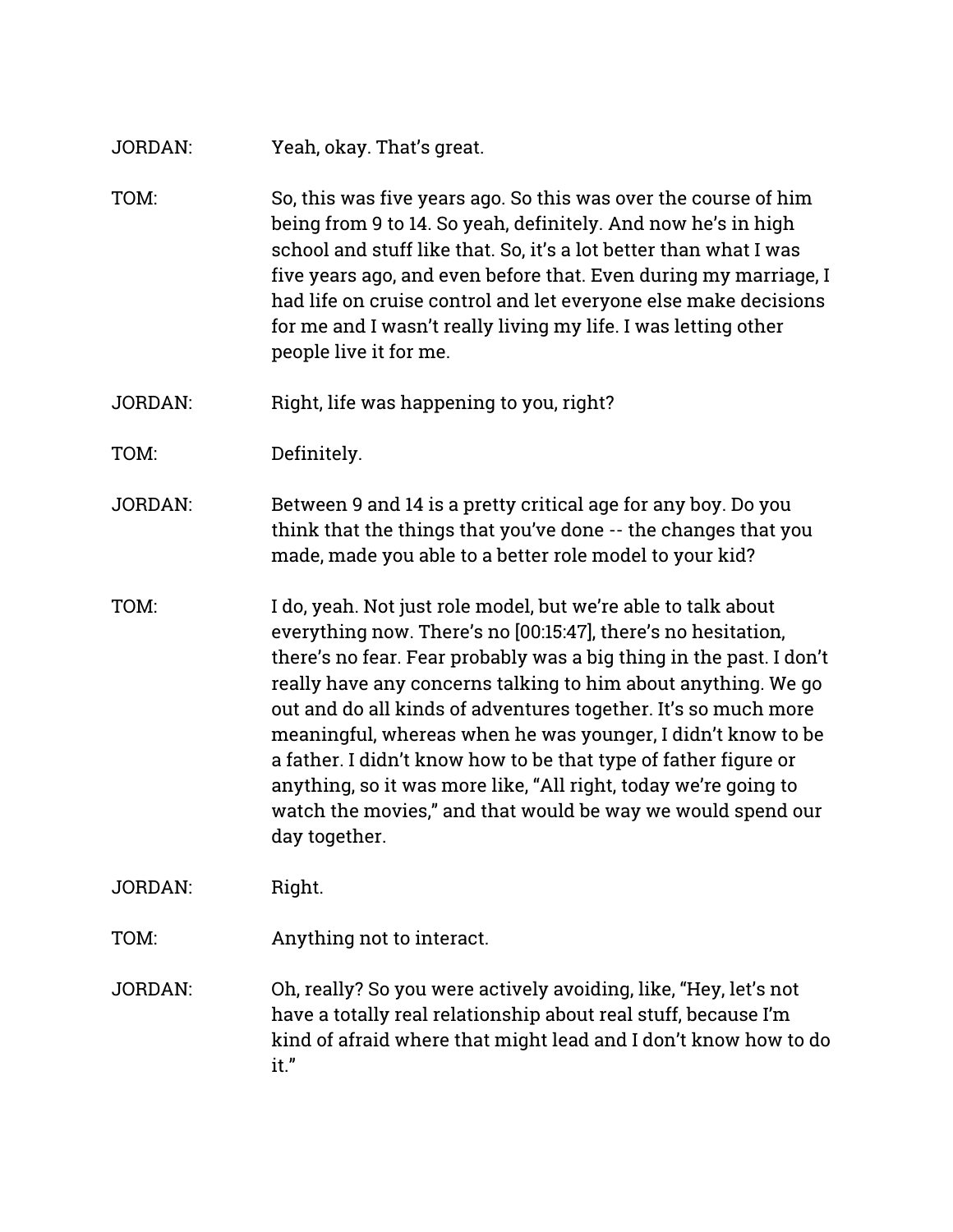# TOM: Totally, yeah.

- JORDAN: Yeah, and you hear about that a lot. My friends' dads growing up who were divorced, it was always like, "All right, Saturday we're going to the movies and then we're going out to eat," and it was this weird fake relationship where you only had this manufactured good stuff happening with the kid.
- TOM: Right.
- JORDAN: And it's weird because I remember being like, "Oh, you're so lucky. Your dad always takes you out to eat and takes you to the movies and buys you \*\*\*\*," and then he was like, "Yeah, it's awesome." And then it was like, wait a minute. When we were older, I was like, "Wait, that sucks, because your dad is like a fake guy that just kind of hangs out with you sometimes and when it's convenient," right?
- TOM: Right, yeah. Really, the quality time versus quantity of time. I look back and it's sad looking back because that time is something you can't get back and it wasn't a lot of quality in it. But that's definitely changed over the last several years.

### (COMMERCIAL BREAK)

JORDAN: Helping you get present, helping you get sort of vulnerable and real, mirrors a little bit of what Dave and I were talking about in the prep as well. And Dave, feel free to chime in here. You'd mentioned you were an emotional guy where you were in a major wreck. You were negative, you thought everything -- you were a man-child, right? And the program let you be more fun, energetic, and consistent. And now, you can actually communicate to your daughter when you get off, if you do sort of get off track, you can explain to her in a rational way, instead of doing what everybody else's dad, including mine, did, which was be like, "Ugh, whatever," and then just get embarrassed and quiet about it.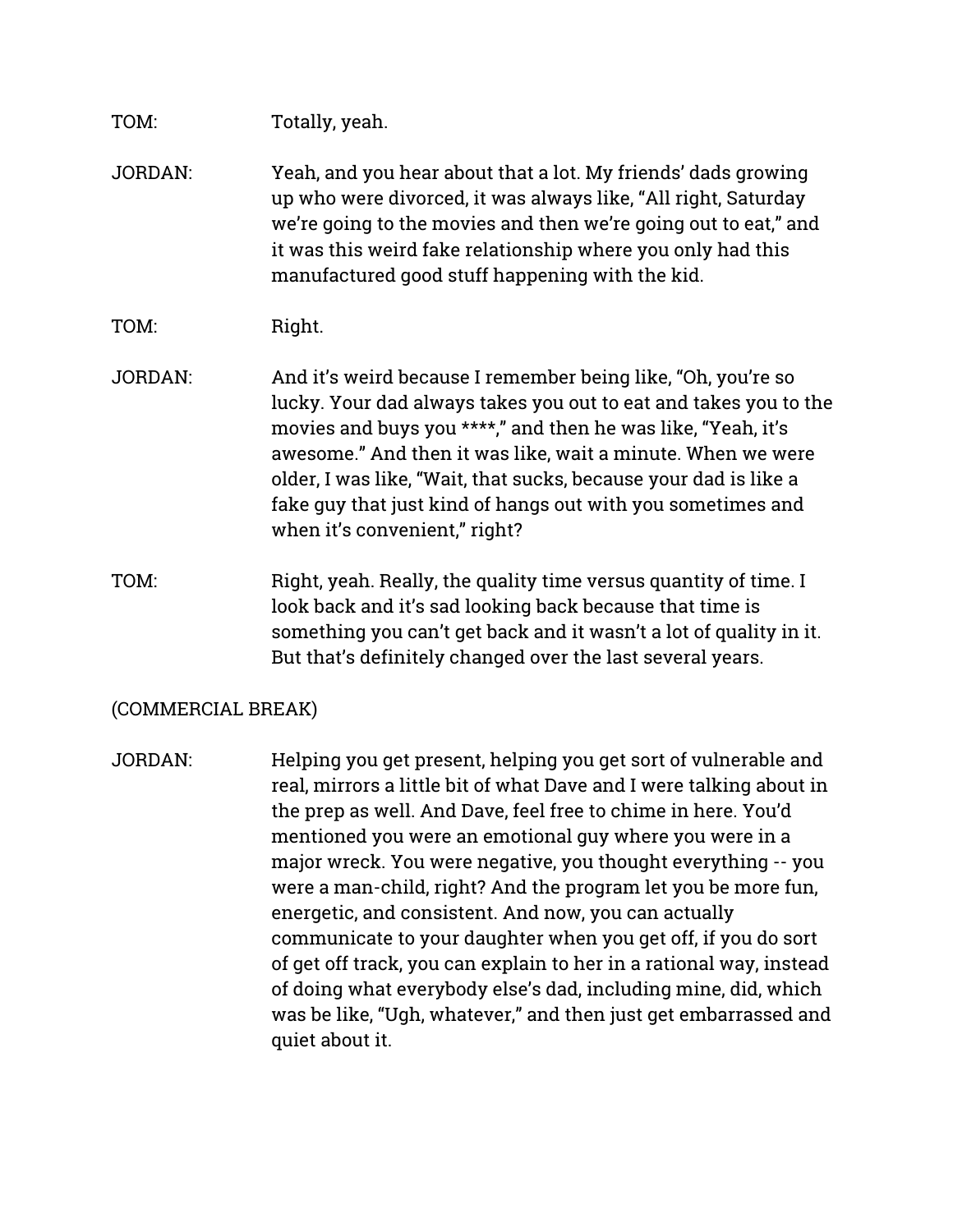| TOM: | So I follow up on that. It's definitely true, Jordan, just being able |
|------|-----------------------------------------------------------------------|
|      | to -- if I do act out of character or whatever. I can admit it and    |
|      | I'm not afraid to admit it and just follow that up. But, I'm pretty   |
|      | good about checking myself these days.                                |

# JORDAN: Yeah.

- TOM: Honestly, it's not really an issue because, what I discovered within myself was when I was getting angry in the past, it was because I wasn't being honest with my intentions or with what I wanted, my desired, or whatever. Now that I am honest, if the other person doesn't want it, I'm cool with that. At least I got my point across from what I wanted and we can agree to disagree and we can move on. There's no - I'm not withholding anything and that withholding what I wanted or my honesty, that's what created the anger.
- JORDAN: Interesting. That's really interesting. Right, it was the nice guy syndrome. Lack of boundaries -- your covert contracts not being fulfilled, that make you then angry and you have that. And for guys that don't know what we're talking about, listen to the No More Mr. Nice Guy podcast that we did. And then you get angry because this thing that secretly was never expressed, was not getting fulfilled, and then you decided to throw a tantrum about it.

TOM: Right.

- JORDAN: And a lot of guys out there know exactly what that means.
- TOM: Passive aggressive behavior.
- JORDAN: Yeah. Yeah, perfect.

TOM: Yep.

JORDAN: And Dave, you sort of mentioned that this led to a parenting benefit in that Riley, your daughter, now understands, "Oh,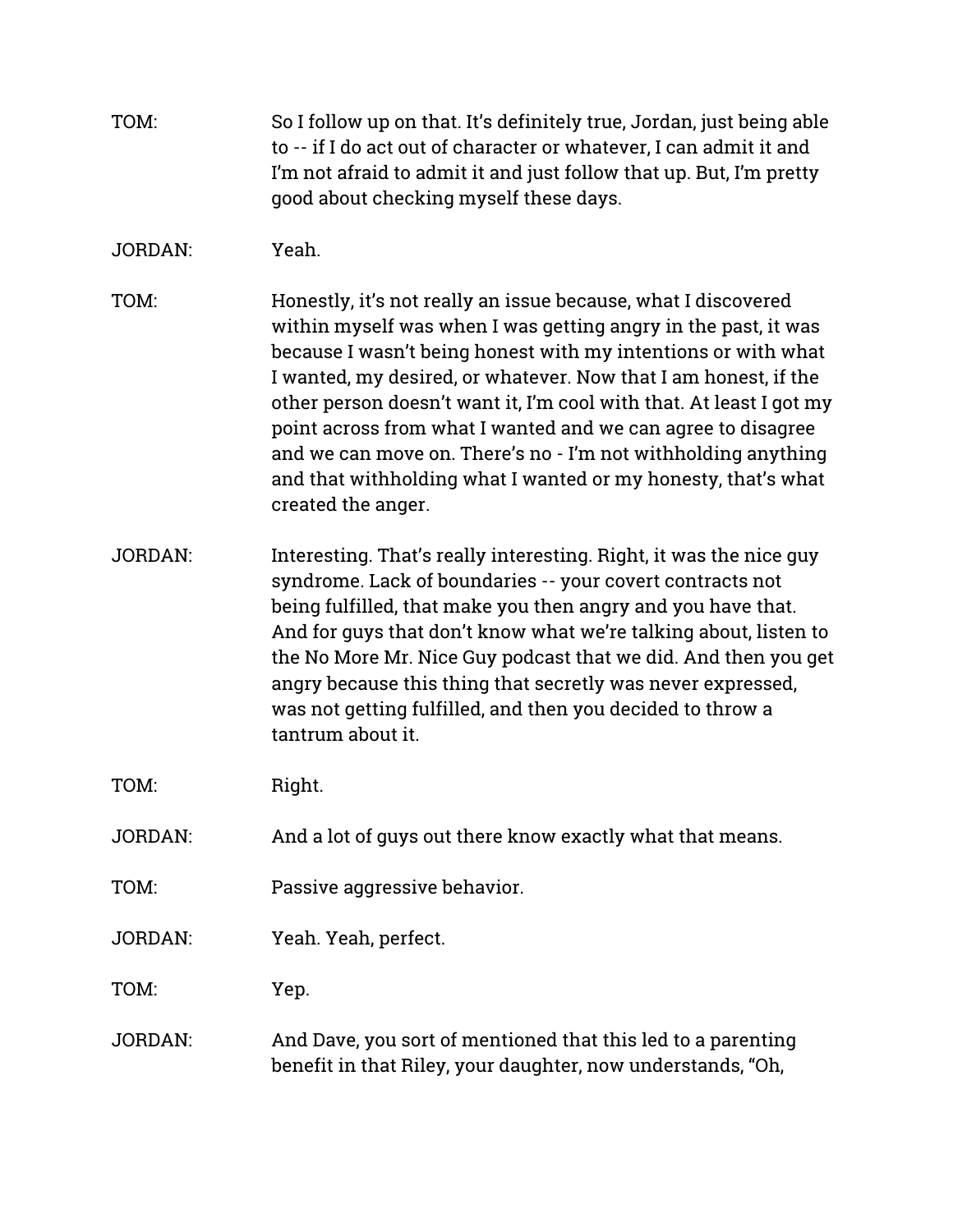when I have emotional issues, I can just talk about these things."

- DAVE: Yeah, and it's really great for her because she's only six. And kids at that age typically do feel like the world was revolving around them.
- JORDAN: Right, and that's totally normal. Yeah.
- DAVE: But it's not normal for an adult. And I want to jump in with something Tom was saying. It's hard to be present when you're focused on yourself and whenever I'm super emotional or negative or whatever, I'm just thinking about me. So I'm sitting there, "Oh, my life sucks. Me, me, me. Wah, wah, wah." And when you're doing that, you can't really focus on your kid.
- JORDAN: Right, which the point of your entire existence at this point, right?
- DAVE: Yeah.
- JORDAN: Yeah, exactly.
- DAVE: But now that you get that clarity and you're not focused on yourself so much, it's like, "Oh, my God, I can actually be present and be with her and I can notice these things." And it's not like I lecture her or I make her read course material or anything like that, it's just everyday life. She'll say something and I'll be like, "Well, you know, you could think about it this way," and she's like, "Oh, okay." And then, you keep doing that and I keep reinforcing that whenever I see her. It's providing amazing benefits.
- TOM: Yeah, so I want to echo one thing off of David, just to give an example of the whole looking at things positive. I lived out in San Diego, driving in L.A. traffic, or even out here in the Boston area. When someone cuts me off, I used to get very frustrated and angry and I've reframed that now and I look at it as for all I know, there's a guy that's trying to get his daughter or his wife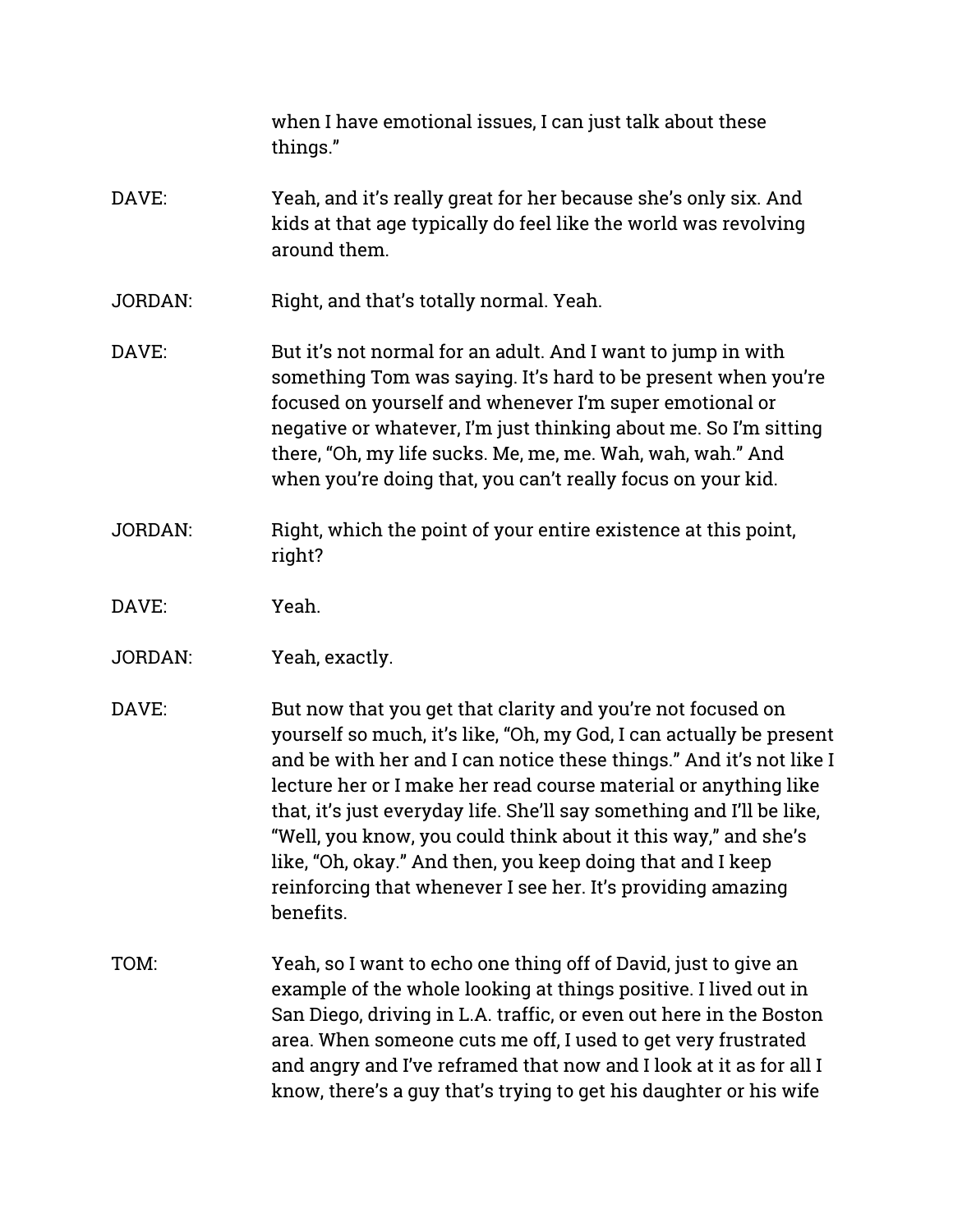that's in labor to the hospital. But I don't know what's happening, so I just reframed it and it's more positive, and that frustration just evaporates. It doesn't even get started.

- JORDAN: Interesting. So, you learned how to deal with tough situations around your kid as well. And so, of course you know, we all know that children pick up our habits, and that's what we would want them to have.
- TOM: Right.
- JORDAN: And Dave, you kind of mentioned that you give your daughter the framework that she needs. It's funny because you learned it at 26 and she's 6 years old. But, you can reinforce the positive and give her tools that you learned at The Art of Charm to basically help them deal better with life. And, you gave an example about making new friends. You want to talk about that a little bit? I thought that was pretty interesting.
- DAVE: Yeah, so I have no idea if it's genetic or if it's just her being shy or whatever, or because she's an only child. But, we would go to the park and stuff and she'd always say, "I want to play with them. I want to play with them," and I told her, "Well, go over there and tell them you want to play," and she'd, "No, I'm scared. I'm scared." I'm like, "What are you scared of?" and I used, "What's the worst that could happen? You're going to have all your fingers and toes. You're going to be alive," and she still wouldn't do it. So, I'd grab her hand and I'd go over to the kids and I'm like, "Hey, this is Riley. She wants to play with you," and the first couple times I did this, it didn't work. But, I didn't push it, I just did it once or twice a day and then the week after, did it again, and this time a little girl ran up to her and grabbed her hand. And then Riley was hooked.

She went with the kids and she was running around with them and then that triggered something in her head and then, from that point on, she was able to make friends at the park. Now she's able to make friends anywhere. We were just on vacation this summer and we were in a pool and she just chats this little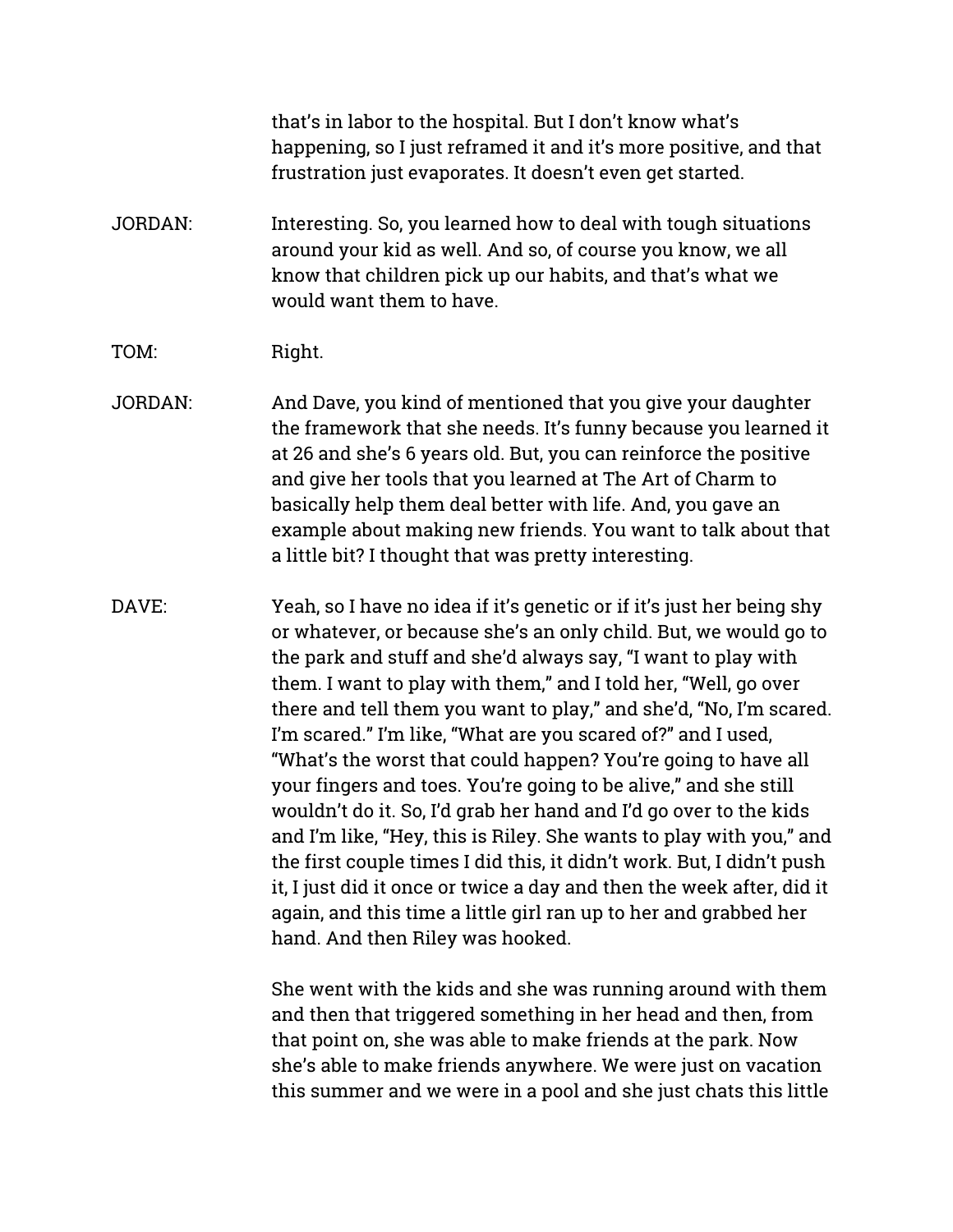girl up, and I'm like, "Thank God, now I don't have to be playmate," so I could sit in a lounge chair and just read for a little bit.

And I'm reading on my iPad, and the next thing I know, I see two smiling faces looking at me. It's my daughter and this girl she just met, and I'm like, "What's going on? What do you two have plotted?" and Riley says, "Can we go mini-golfing?" and I'm like, "Well yeah, but you have to ask her dad." So the next thing you know, they run up to her dad and he walks over and he's like, "I guess we're going golfing?" and I'm like, "Yeah, 4 o'clock." And it was like, my kid made these plans that I didn't even know you could do until --

- JORDAN: So now Riley is making friends for you instead of you making friends for Riley.
- DAVE: Yeah, it's crazy.
- JORDAN: That's funny. TOM: That's awesome.
- JORDAN: That is awesome and it's very cute and now the police don't have to show up to the playground anymore to talk to the guy who's trying to make friends with all the little kids.
- DAVE: Yeah. Yeah, it sounds crazy but it worked.
- JORDAN: It's funny. Oh, my gosh. So, now is she doing a lot of this stuff on her own? Is she starting to chat up kids anywhere? You said she's making friends everywhere she goes. Is this a habit? Is this something she does even when you're not around? Do you know?
- DAVE: You know what? That's a great question. I don't know. She's in school now and she talks about her friends so I'd imagine that yeah, she does.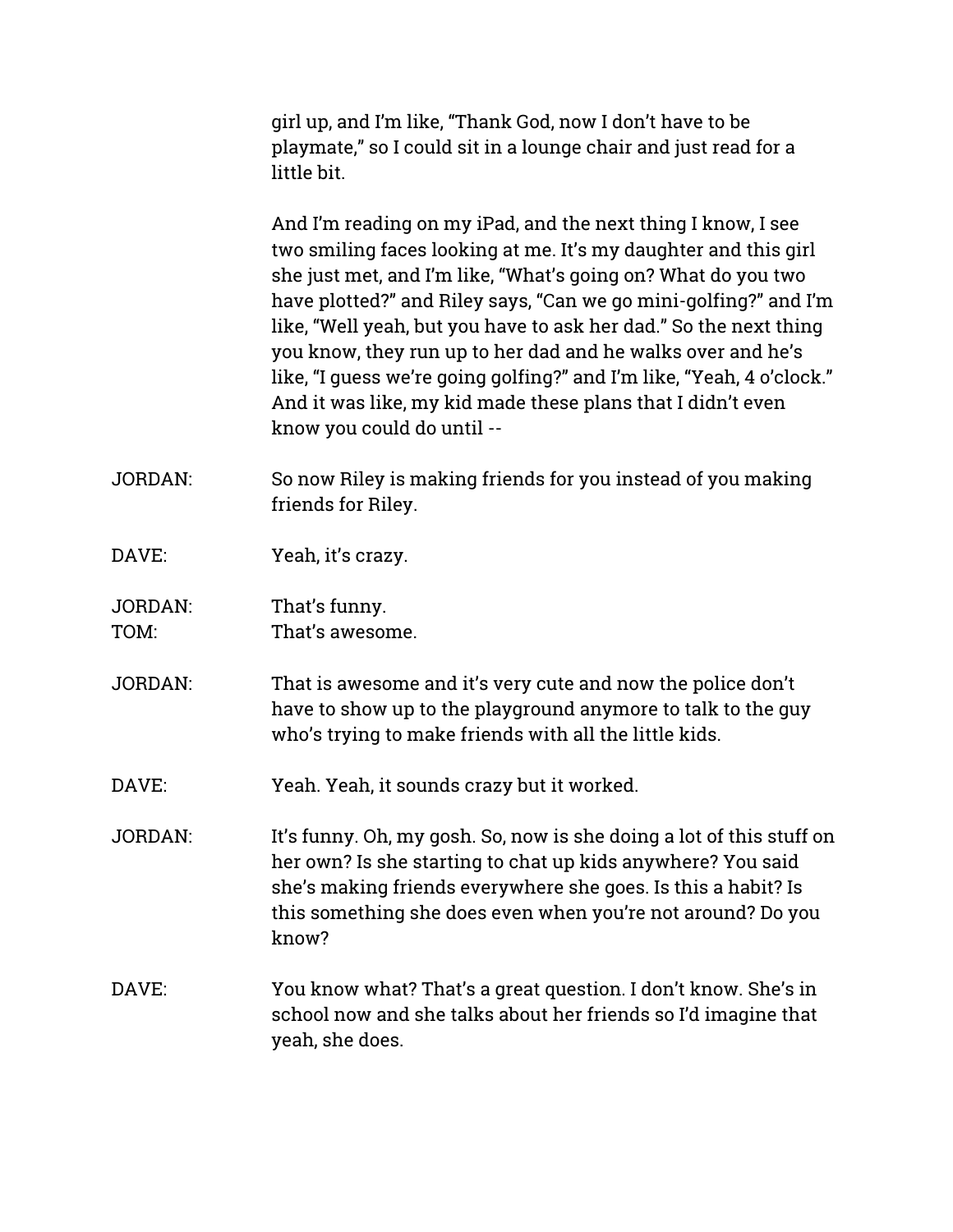| <b>JORDAN:</b> | I hope so, yeah. I'm trying to hope that some AoC and principles<br>and principles of general kindness and humanity are not only<br>being passed to you, but also to the kids as well. And Tom, you<br>kind of had an interesting -- you're an entrepreneur, right? And<br>you never really kicked that off until after your program. And<br>so, I think not only is that good for you just being a healthy dad                                                                                                                                                                                                                                                                  |
|----------------|----------------------------------------------------------------------------------------------------------------------------------------------------------------------------------------------------------------------------------------------------------------------------------------------------------------------------------------------------------------------------------------------------------------------------------------------------------------------------------------------------------------------------------------------------------------------------------------------------------------------------------------------------------------------------------|
| TOM:           | Right.                                                                                                                                                                                                                                                                                                                                                                                                                                                                                                                                                                                                                                                                           |
| <b>JORDAN:</b> | -- but it could rub off a little bit on the kiddies, as well.                                                                                                                                                                                                                                                                                                                                                                                                                                                                                                                                                                                                                    |
| TOM:           | Yeah, definitely. A lot of it was -- I've been starting my own<br>businesses since I was 16 and a lot of it was either handed to<br>me or I was just in the right place at the right time, or at least<br>that's what the story I told myself was. But after I went through<br>the program, I just felt I could take a lot more charge.                                                                                                                                                                                                                                                                                                                                          |
|                | Again, it goes back to not listening to those voices in the back<br>of your head. "This is how I feel and this is what I want," and<br>putting it out there on the table. And having a discussion about<br>it with your partners or your colleagues or whoever it is. Having<br>a discussion rather than just letting it keep you up at night and<br>next thing you know, you're frustrated with the business that<br>you want to start and you lose that passion. Really for me, it was<br>getting rid of that voice that was inside my head. I don't know<br>when it got started but man that thing was so loud for so many<br>years. It's nonexistent now, for the most part. |
| <b>JORDAN:</b> | What about dating, guys? Now, the common thing that I hear<br>from single dads that listen to the podcast is, "Dating is<br>different. I've got kids now. You don't know what it's like," and I<br>thought, "Hmm." That was one of the things that sparked this<br>show was it's like, "Hey, I actually don't know but I know that a<br>lot of AoC alumni are doing a ton of dating, even though they're<br>single dads."                                                                                                                                                                                                                                                        |
| TOM:           | Yeah, so this was an area that totally tripped me out. I<br>essentially never lived on my own until after my divorce. So, I                                                                                                                                                                                                                                                                                                                                                                                                                                                                                                                                                      |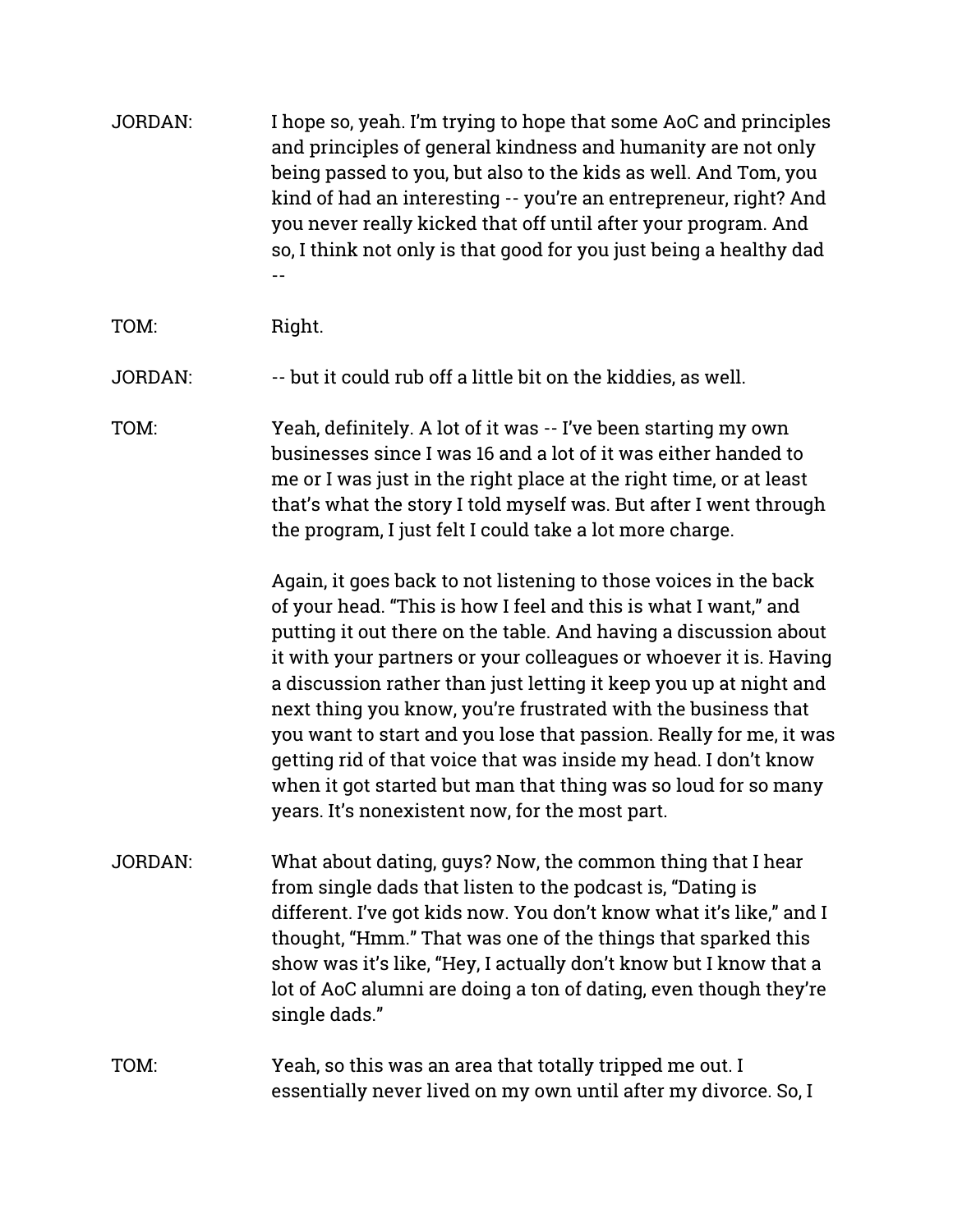was 33 the first time I ever lived on my own. I've got a nine year old son and I hadn't dated since high school. So, you're talking  $'90s.$ 

- JORDAN: Nice, wow. Like, MC Hammer pants first date attire.
- TOM: Yeah, totally. Yeah, so I graduated in '94. So, here it is 2009 and you have this thing called Facebook and these things people carry in their pockets that I thought were phones but you can do text messaging to people.
- JORDAN: Right, exactly. And you're like, "What planet am I on? There's dating on your phone now?"
- TOM: Yeah, you have Match, you have OKCupid, you had -- it was a completely different world. I grew up in a small town. So the first time I ever went to a club I was 33 years old.
- JORDAN: That's awkward.
- TOM: Yeah, tell me about it. I didn't know what I was doing. I had no self-esteem, to be honest with you, at the end of the divorce. Having a child obviously did put even additional pressure on me. So, it took me a long time to get through that and get over it. I did a lot of stuff on my own, I tried to find some guys that were cool, and then obviously I came across you guys and that's really what changed my life. And it wasn't just the program, it was the program, obviously the alumni network that we have afterwards --

JORDAN: Yeah, right.

TOM: It was really -- there was one exercise that we did during our program that I couldn't believe how difficult it was for me. It was, I think, on the third or fourth day. And it just about killed me. And I remember talking to Johnny about an hour and a half into it, and I'm like, "Dude, I just can't do this," and I couldn't figure out why. He told me, "Well go try this," and it didn't work.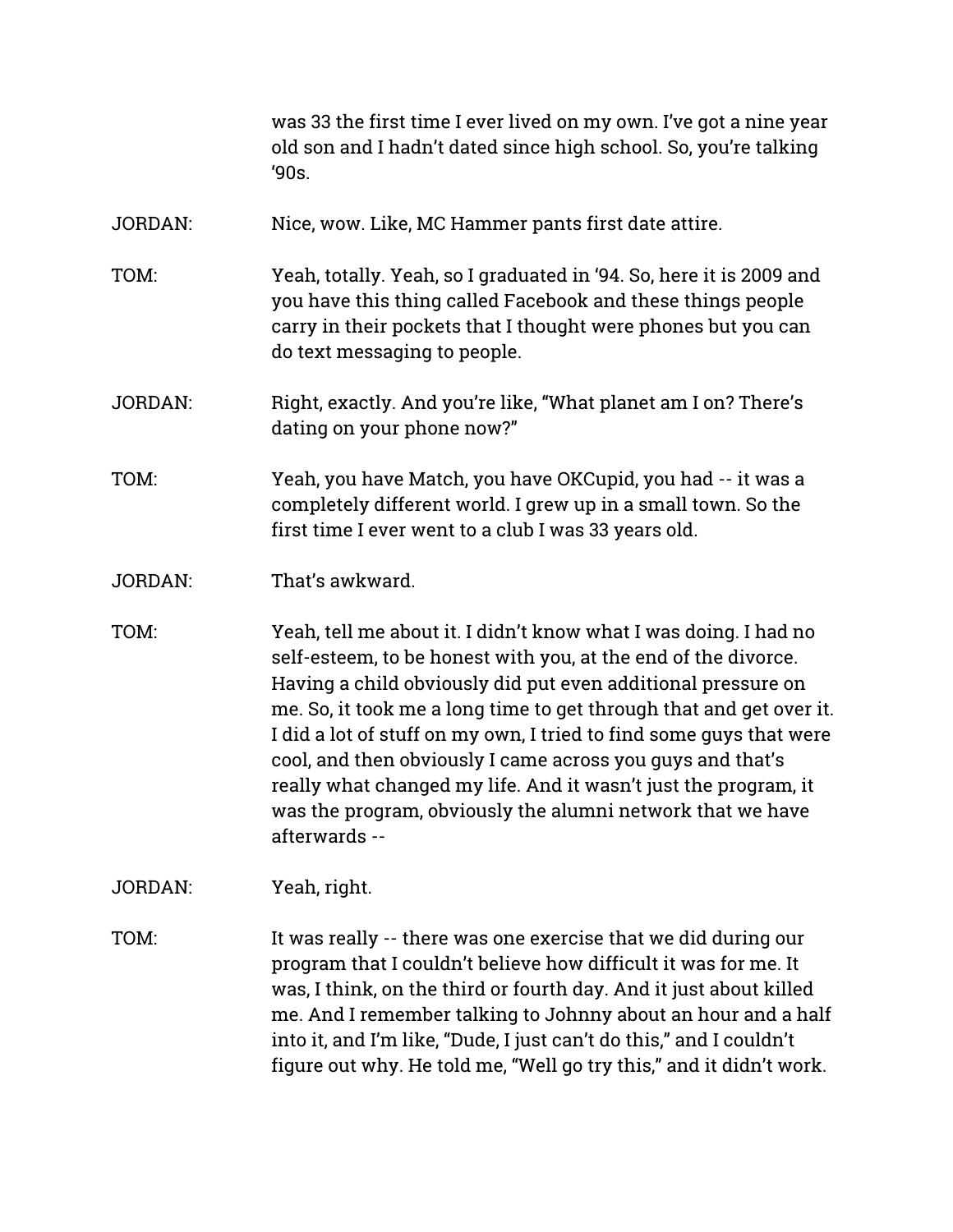And then I'm sitting there on Hollywood Boulevard and there's a guy sitting there on the street with one of these checks that's the size of your car. He's out there, I think, by a bank or something like that. And he sees me struggling and he gives me five seconds of advice and all it was, was, "Why cares?" And it's basically what Dave just told his daughter. You're going to live at the end of the day. In the 30 minutes of the exercise, I finished getting everything what you're supposed to do. It was getting the signatures piece. I don't want to say too much but --

JORDAN: It's okay.

- TOM: -- I got everything I needed in that last 30 minutes and it was based off of five second advice from some stranger. It's so amazing how these little things can hold you back and all you have to do is just push it out of your head and go for it.
- JORDAN: What about you, Dave? You definitely have done a ton of dating, post program.
- DAVE: I didn't do too much dating before the program, and after the program, to be honest with you, the biggest challenge was I felt kind of embarrassed and ashamed I had a kid. And I was like, "How do I bring this up? What do I do? Are they going to accept her?" and it was kind of like -- I didn't know how to handle that.
- JORDAN: Yeah, that's a good question.

DAVE: It took me a long time to figure that piece out. And basically what I do now is I utilize Tinder and online dating -- plenty of Fish or OKCupid, etcetera, etcetera. Those are my main sources and what I do now is I just -- the first meeting in person, after pleasantries or whatever, I just get it out there. Like, "Listen, I have a daughter, she's awesome." And I was actually surprised about the reaction. A lot of women love kids, apparently.

JORDAN: Shocking. Who knew?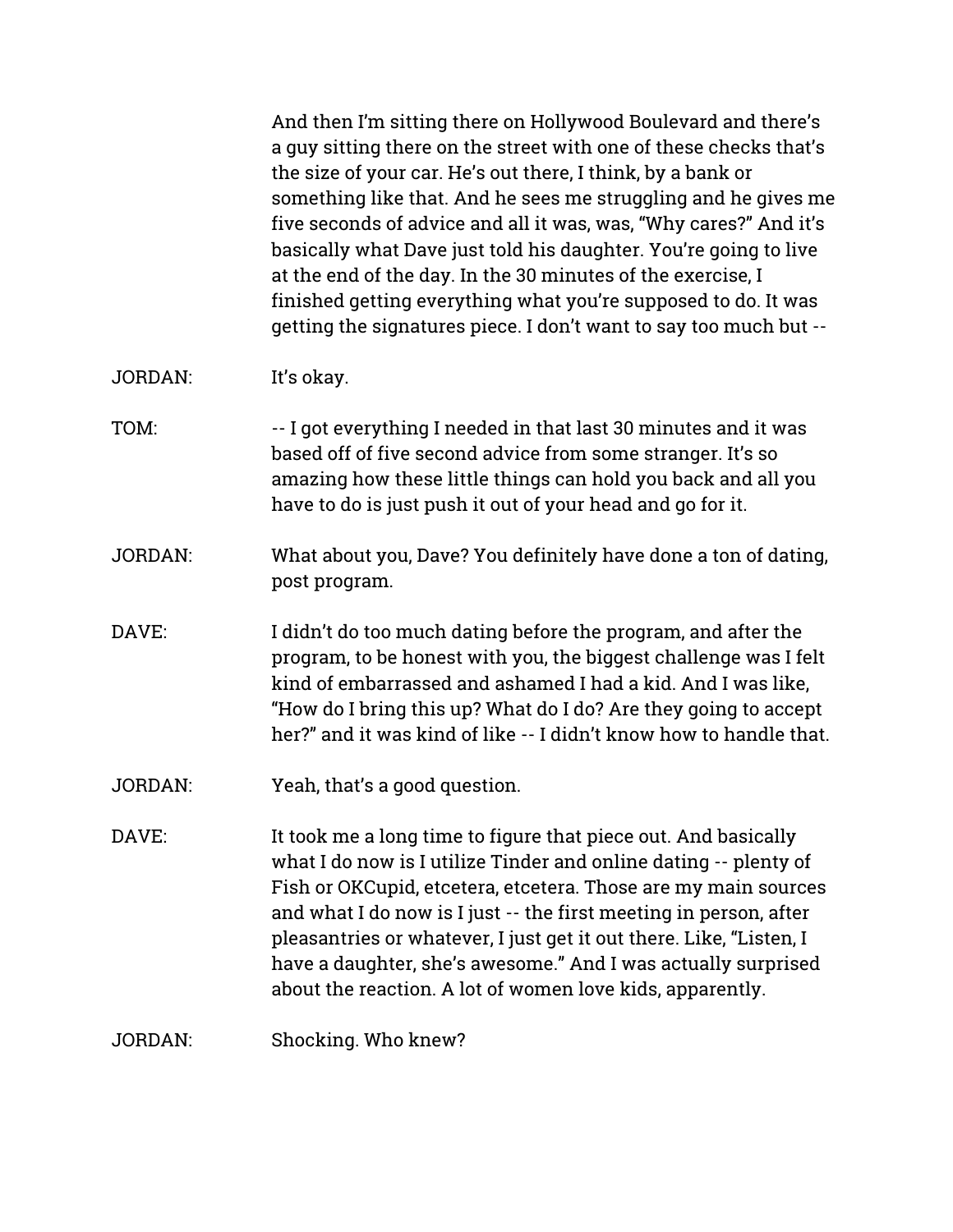DAVE: Yeah. We say that now in joking, but for me it was really mindblowing. I was like, "Oh, my God. Women love children. This is awesome." So, that was again, one of those small victories that gave me the confidence that, "You know what? My situation rocks. I have this adorable, smart little girl. Who wouldn't want to be around us?"

# (COMMERCIAL BREAK)

- JORDAN: Yeah, excellent. And you know, for me, it seems like a lot of guys write in and say, "I don't know what to say about my kids. I don't want to admit it right away but I don't want to hide it because she's a big part of my life, and da, da, da, da." It does take a certain level of confidence in yourself to say, "Listen, we're a package deal," this is good but if you're not at that level, you need to get there, because otherwise, you're going to have trouble dating with kids, no matter what.
- DAVE: Yeah, absolutely.
- TOM: Yeah. And that's just going to come out in the dates. If you're not honest or you hide it, then where do you think that relationship is going to go, especially once she finds out? It's just a downwards spiral.
- JORDAN: Yeah, because you could have dated that girl for five weeks and then been like, "By the way, I have kids," and instead of going, "Oh, well I like you so much I'm willing to deal with it," they're going to go, "You're such an \*\*\*\*\*\*\*. Why would you not have told me that? Go \*\*\*\* yourself." That's what's going to happen, right?
- DAVE: Yeah and then in five weeks you might get attached to her or then you might get emotional about it. I just met you and you're not into it, that's really cool, thanks for being honest.
- JORDAN: Yeah, that's completely fair.
- DAVE: Yep.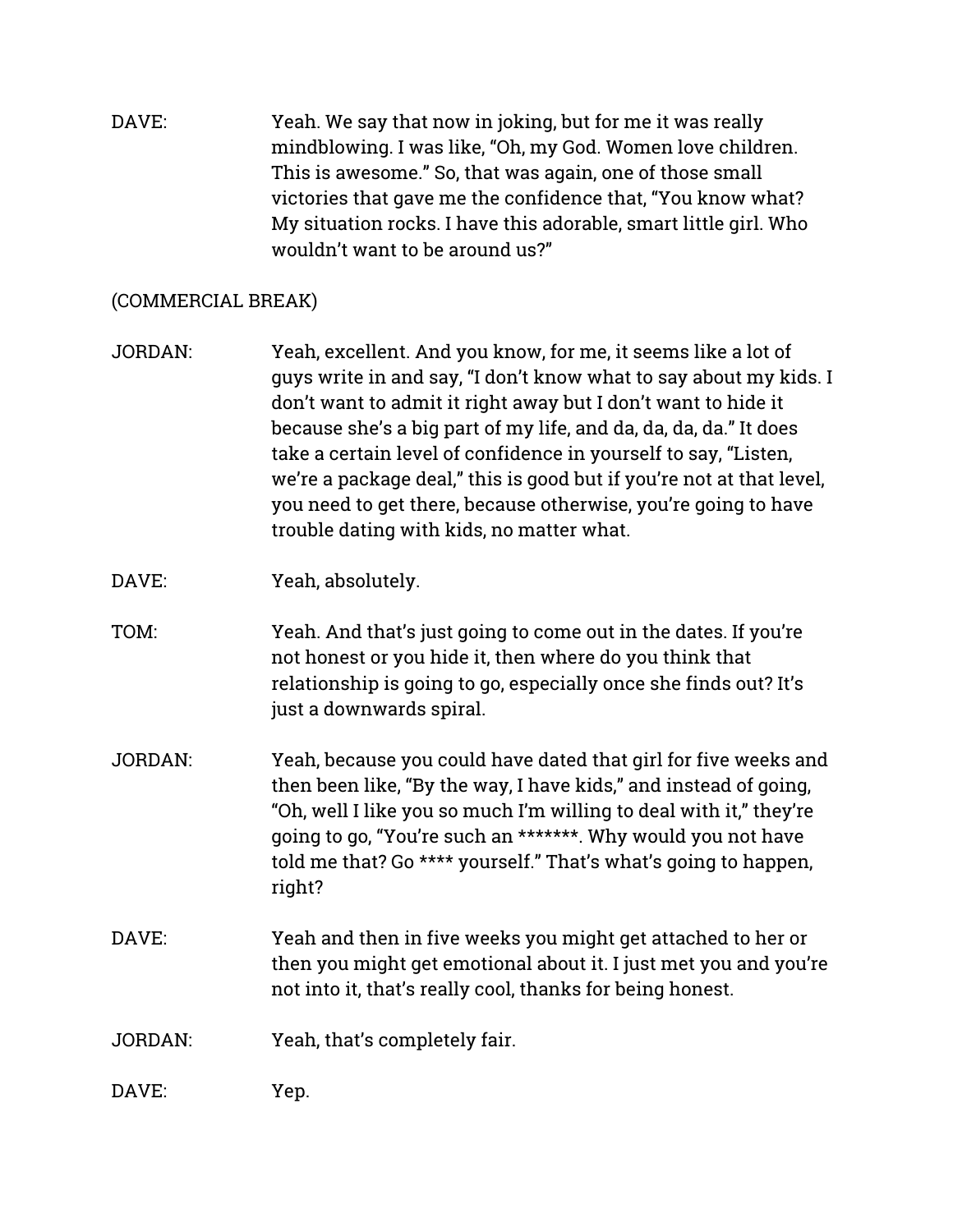| TOM:           | And it is funny, Jordan, looking back at who I was back then<br>versus who I am now. I don't even recognize who I was back<br>then. Instead of the guy always chasing who they want, it's<br>flipped. Are they good enough for me and even if I want to<br>introduce them to my son, are they good enough to be<br>introduced to him? That's a totally different perspective versus,<br>"Oh, my God, is she okay with me having kids?"         |
|----------------|------------------------------------------------------------------------------------------------------------------------------------------------------------------------------------------------------------------------------------------------------------------------------------------------------------------------------------------------------------------------------------------------------------------------------------------------|
|                | But I was the same way as Dave. I didn't know how well that<br>would go over and I was really nervous and a wreck about it and<br>I hid it for the first several dates. But eventually I just got it out<br>there in the open and the ones that weren't interested, I made<br>really good female friends and they introduced me to friends<br>that were interested in dating someone with kids. So, it was a<br>win-win, once I overcame that. |
| <b>JORDAN:</b> | Excellent. Thank you very much for that. I think that's one of<br>the main questions that guys come in with or email or send in.<br>It's, "I've got kids. How do I handle this? How do I handle the<br>dating with kids?" and it can be a deal breaker because what it<br>does is, it stops a lot of guys from dating. You had mentioned,<br>dave, like Tom was talking about, reframing things more<br>positively. Is that --                 |
| DAVE:          | Yeah, yeah.                                                                                                                                                                                                                                                                                                                                                                                                                                    |
| <b>JORDAN:</b> | -- pass that on to your kid. DO you want to talk about that?<br>Because that's a pretty good one, and we can end with that,<br>actually.                                                                                                                                                                                                                                                                                                       |
| DAVE:          | Yeah so, exactly what Tom was saying. Sitting in traffic and<br>some dude cuts you off and gives you the finger. You can<br>rewrite that and say, "Well, he was actually giving the finger to<br>the car behind me and his wife is dying and she has to go to the<br>hospital." And then you have sympathy for him. And then it just<br>goes away. You're not angry anymore.                                                                   |
| JORDAN:        | Sure.                                                                                                                                                                                                                                                                                                                                                                                                                                          |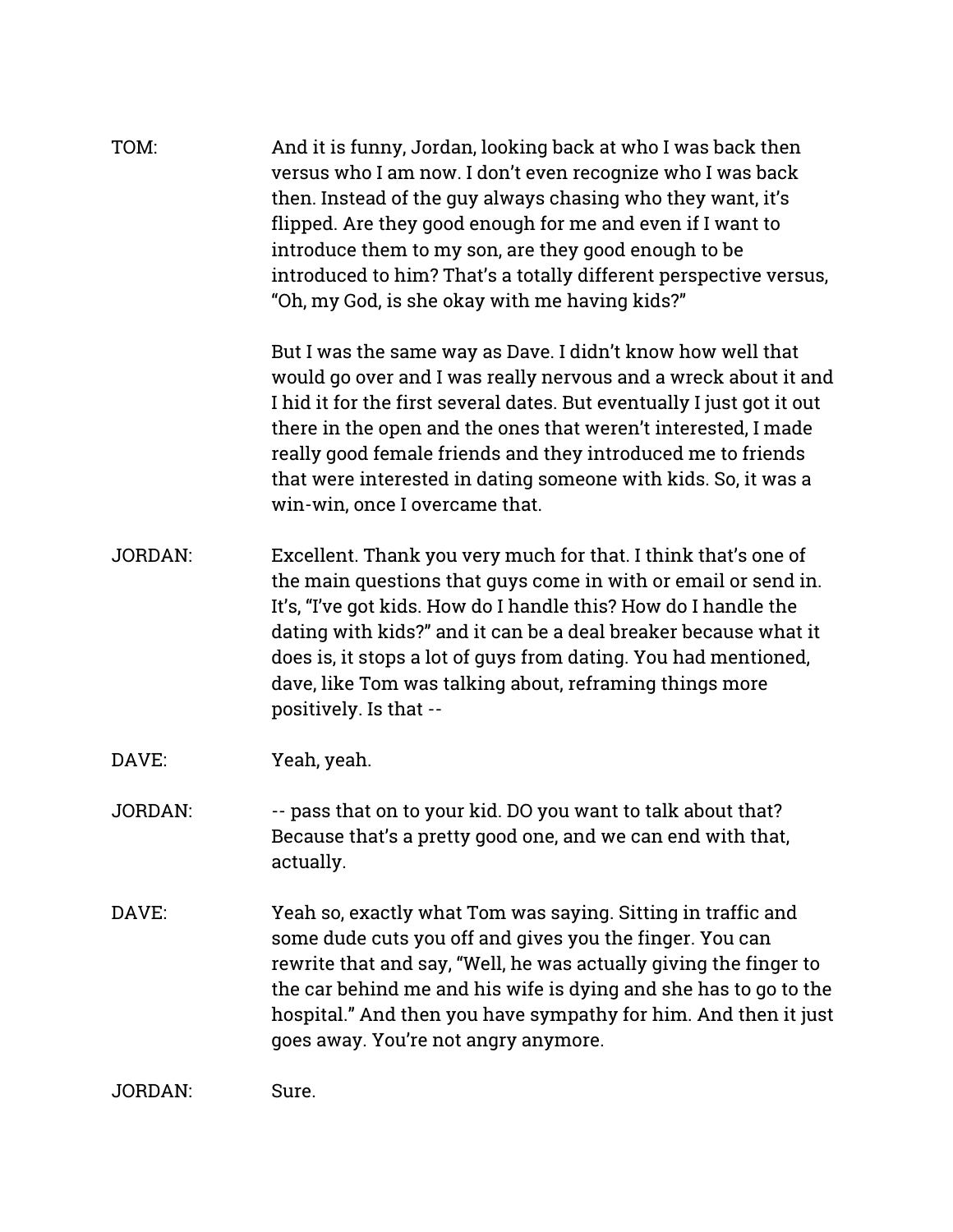- DAVE: And it was remarkable because -- it's not only that. Anything positive that I can transfer to her, I do. And she's a really smart kid. We were sitting in the elevator and I don't know how this conversation came up but I used that same example, a car cutting you off. It was funny because I used someone taking somebody else to the hospital, blah, blah, blah, and she goes, "Or it could be somebody late to their best friend's birthday party," because apparently birthday parties are a huge deal when you're six.
- JORDAN: Yeah, I would imagine so.
- TOM: Really?
- DAVE: Yeah. So number one, she gets points for being cute. But then number two, what really really shocked me, was I continued and said, "Yeah, exactly. Because you don't want to be angry or mad at them because then if somebody else meets you and you're angry or mad," and she goes, "Yeah, they're going to think that you're mad at them," and my jaw freaking hit the elevator floor. I was like, "Oh, my God, she gets it."
- JORDAN: Nice. Kids get this. That's the thing about a lot of the AoC stuff. Kids get it by nature, adults are the ones where we have to beat it into you. And we have to waterboard you in order for you to get it through your skull. Because we've been programed with all of the crap that says, "No, the world is out to get you and people will pull one over on you," and it's not just that, yeah people are going, "Oh, childhood innocence, it's got its ups and down"

Kids are great at generally getting along with each other, because even when they don't get along with each other, it's because they're trying to be dicks and test their boundaries and throw their weight around and establish a social hierarchy. With adults, we just can't do it because we're clueless. We've screwed ourselves so much with programming that we've gotten and that media has given us and that other people have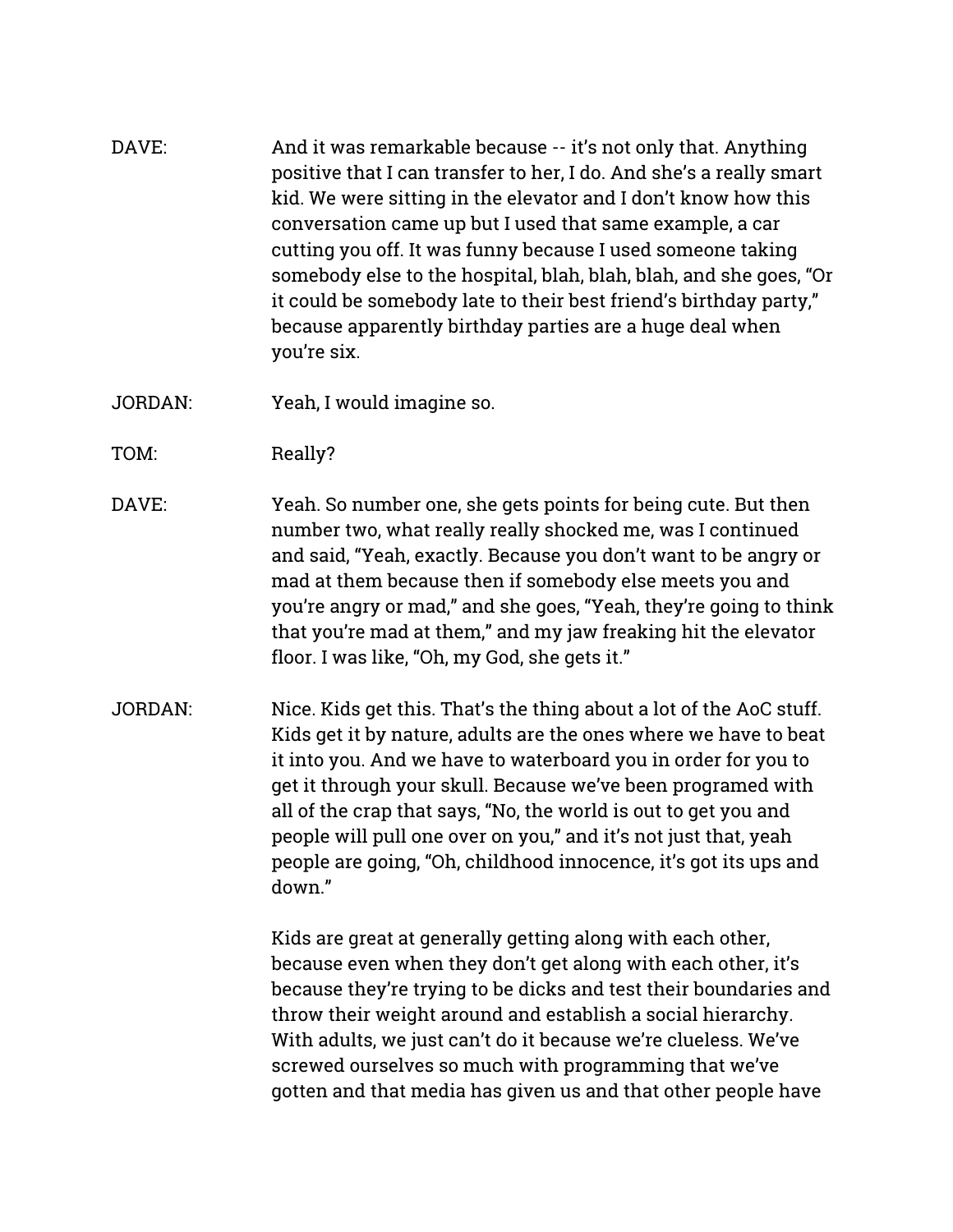given us and stories we tell ourselves. Kids don't have a roster of stories of emotional baggage and crap that they've collected to save for extreme circumstances. They don't get it.

So yeah, a smart kid will go, "Yeah, you're going to think that they're mad at them and that's bad," whereas an adult goes, "No, it's not that simple. It's complicated." It really isn't, it just required -- the program we've gotten is layered upon layer. So yeah, it seems complicated, just like a computer does, but if you've never seen a computer before, you just look at the screen and go, "This is what is inside the computer." Whereas, if you know how it works, you think, "Damn, there's a lot of stuff going on right now." It just mirrors humans. If you're just looking at the monitor, you think, "Oh, that's what's inside the computer."

DAVE: And not only is their a lot of information out there, there's a lot of bad information out there.

JORDAN: Well, yeah. That's my point. If the programming were good, we would all be highly functional human beings for having lived, simply gotten a lot of life experience. And unfortunately, usually it's the other way around. Usually there's a nice point at which you've been raised right, you've got a lot of good programming, and not as much bad, you can function socially a lot better.

> That's why kids who have a lot of social experience in college, they can deal with these situations usually a lot more constructively than adults who pull this passive aggressive crap and do all these undercutting things, because that's what they've learned in 20 years at the office on Wall Street, or whatever.

> Getting kids to think positively is actually pretty easy. Well, let me put it this way, it's a lot easier to teach a kid positive thinking than it is to teach an adult. I can teach kids positive thinking by gamifying it and making it easy. And adults go, "Yeah, but I've got a lot of stress and other things weighing on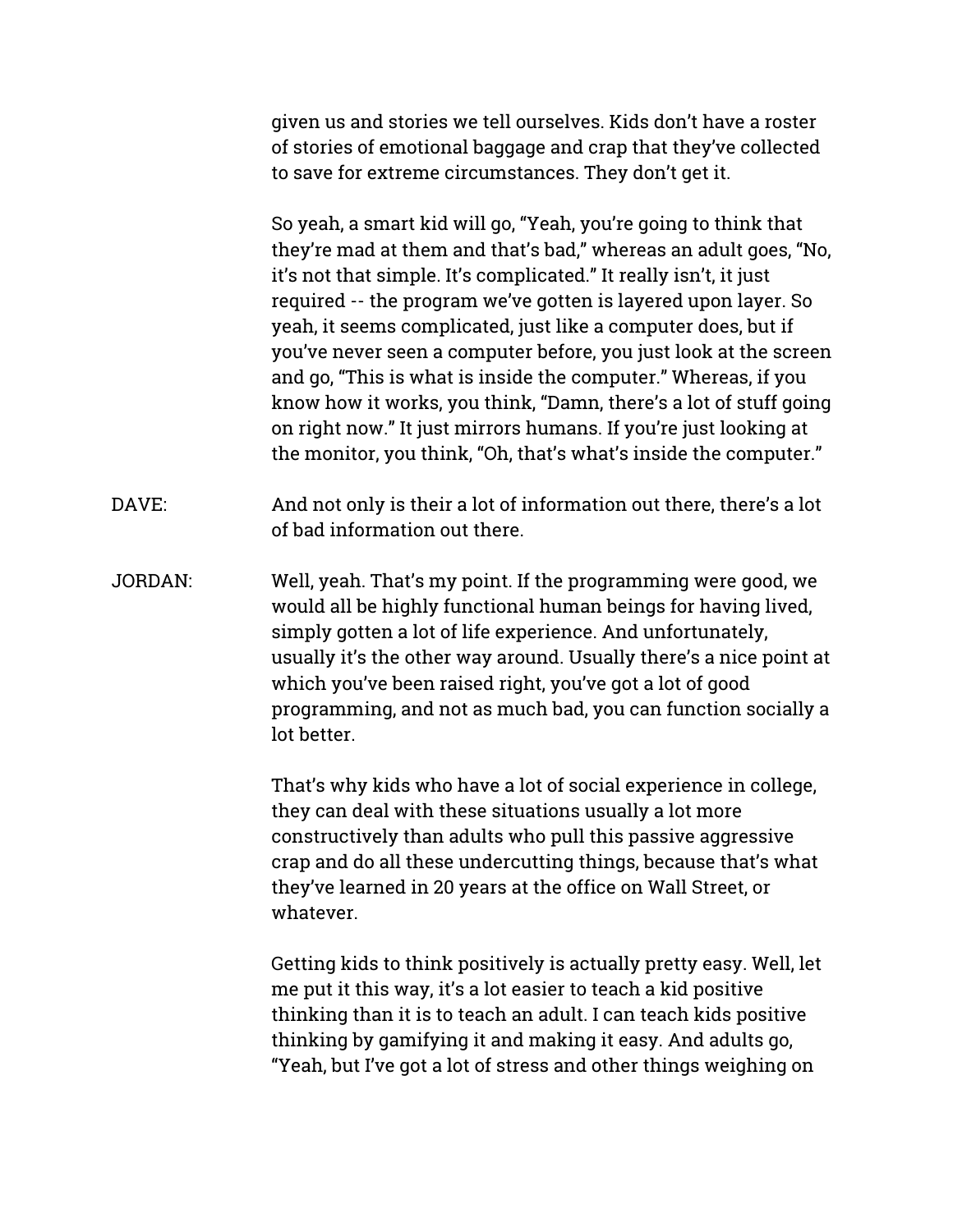|                | me," and it's true to a certain extent, but it just makes it that<br>much more difficult.                                                                                                                                                                                                                                                                                                                                                                                                                             |
|----------------|-----------------------------------------------------------------------------------------------------------------------------------------------------------------------------------------------------------------------------------------------------------------------------------------------------------------------------------------------------------------------------------------------------------------------------------------------------------------------------------------------------------------------|
| TOM:           | So Jordan, I just want to -- if I didn't say this, I would be mad at<br>myself at the end of this podcast. A lot of the stuff that we're<br>touching on -- the passive aggressive behavior that we<br>overcome, the reframing things, making them more positive,<br>like someone cuts you off and we look at it as they're just trying<br>to get to the hospital or whatever -- there's a couple things that<br>all this stuff brings to you, which is very important. It brings<br>you higher quality relationships. |
| <b>JORDAN:</b> | Yes.                                                                                                                                                                                                                                                                                                                                                                                                                                                                                                                  |
| TOM:           | It's amazing. The friends that I have in my life now, the<br>relationships I have, they're just so much more meaningful.<br>They're deeper. If I were go get a flat tire, I could call 50 people<br>and they would come in a heartbeat to help me out, and that's a<br>flat tire. Talk to me 10 years ago, 5 years ago, I might have had 1<br>or 2 people.                                                                                                                                                            |
| <b>JORDAN:</b> | Yeah. Now you can have a 60 person barbeque while you<br>change your tire.                                                                                                                                                                                                                                                                                                                                                                                                                                            |
| TOM:           | Yeah, exactly. What do you think they're doing this weekend<br>when they come over, man?                                                                                                                                                                                                                                                                                                                                                                                                                              |
| <b>JORDAN:</b> | Yeah, for those of you that missed it, because we were talking<br>about this during the break -- so everyone listening missed it<br>except for Jason, our producer -- you're having a barbeque and<br>50 to 60 people are going to show up. I guarantee you that<br>people listening to this right now -- especially a lot of single<br>dads who quote unquote don't have time to socialize -- are<br>thinking, "I don't even know if I could have five or six people<br>show up to a barbeque on a weekend."         |
| TOM:           | Yeah, and I have to be honest with you, it's at least 50-60 people.<br>I know Dave, he's bringing his daughter, my son is going to be<br>there -- going back to this whole question about, "What do you                                                                                                                                                                                                                                                                                                               |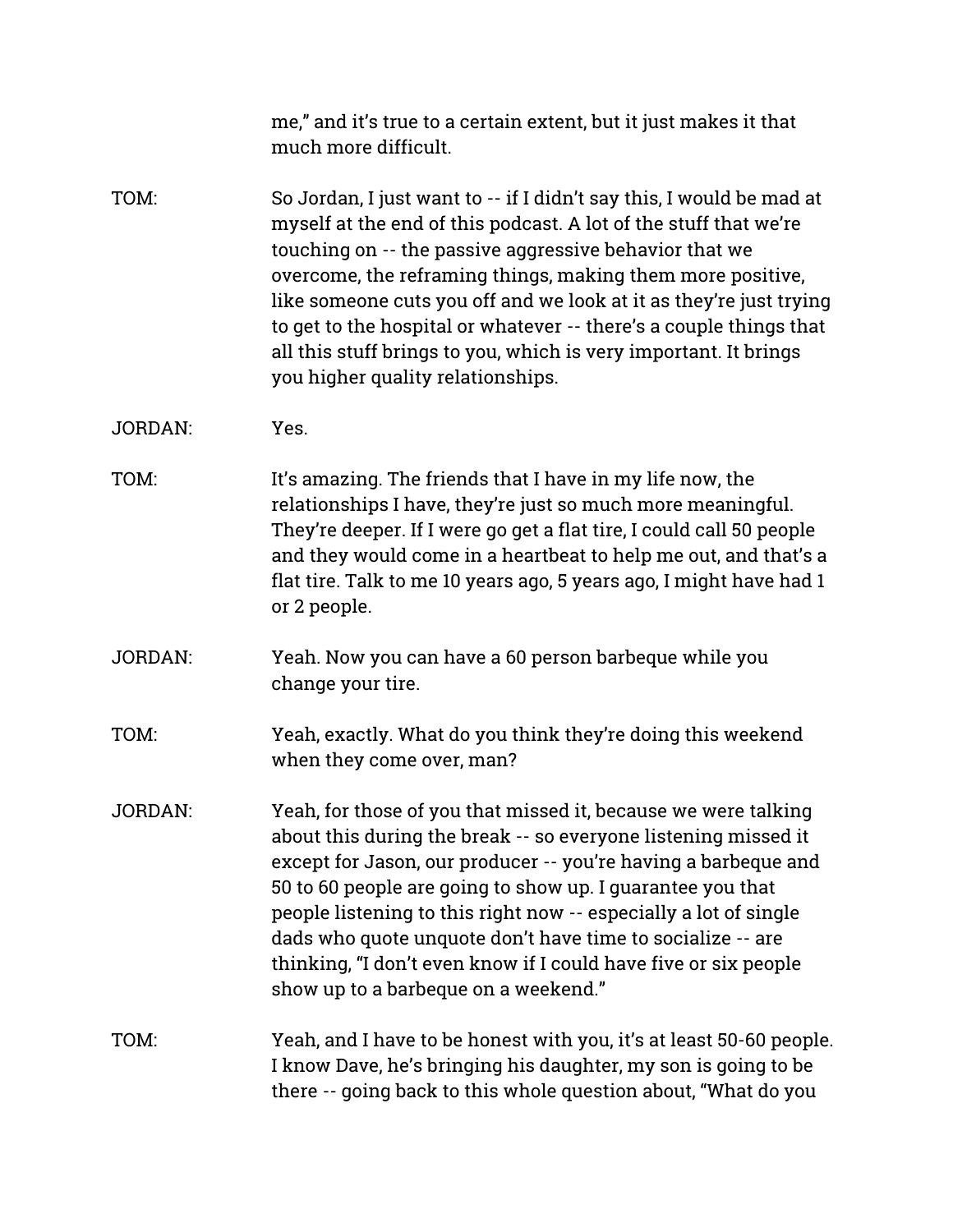do with your kids?" well freak, man, we're bringing our kids do the thing. So it's going to be one big social party.

# JORDAN: Yeah, we don't teach parenting skills at The Art of Charm.

DAVE: Well, and I'm kind of repaying a favor because earlier in the summer, Tom brought his son down here to Pittsburgh and we went to this JeepFest, and it was just such a good time. That was the first time I'd been off-roading. It was funny, the one obstacle -- it's pouring down rain and everyone else is leaving. We are literally the only Jeep in this playground. My daughter goes, "Let's do it again," and it's raining and these guys just want to get the hell out of there and Tom goes, "Okay." He's listening to a six year old.

JORDAN: Right, yeah. Well somebody's got to wear the pants, right?

- TOM: That's right.
- JORDAN: It's really funny to see this stuff rub off on kids and it really does. It makes me feel really good about it because honestly, this is the legacy that we're hoping to leave here is making good men that can help raise great kids. And it's tough because I know a lot of times, there are a lot of issues that go along with this. And we're probably oversimplifying a few things here and there, which is why I wanted you guys to be on it because me talking about, "What single dads can do to improve their dating life," is such a circle jerk because I have no clue and I don't like to speak from anything but first hand experience.

So, I thank you guys very much for your time and your candor on this episode. And I know a lot of people listening who aren't single dads might have wished they'd skipped this one, but I think a lot of guys who are, are really thankful that they can relate to you guys. Last but not least, what has the alumni network done for you slash how have you been able to leverage what you've learned at AoC and the relationships that you've built here to help get through the tough times as a single dad?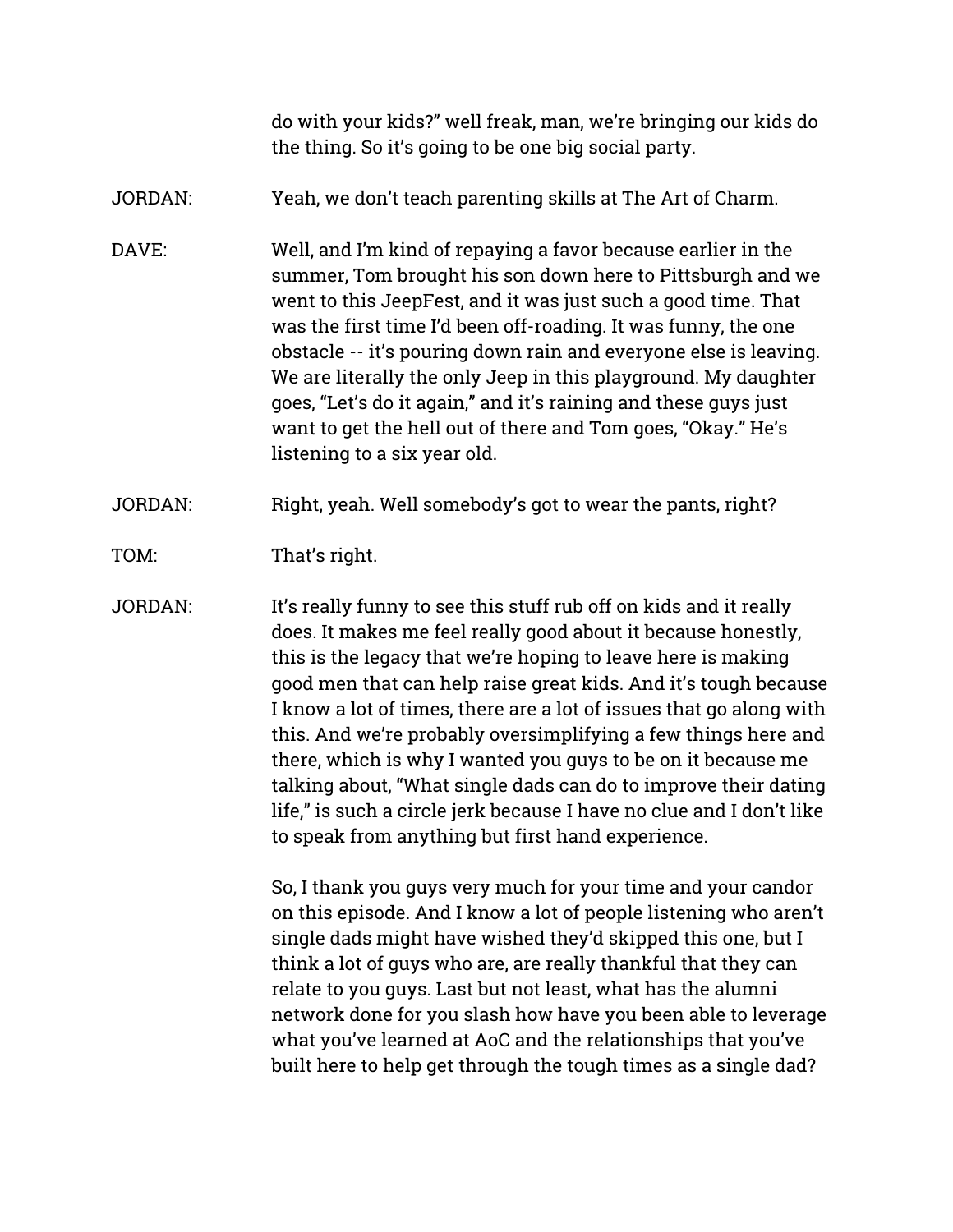| TOM:           | Wow, okay. I could talk about this all night. I travel two to three<br>weeks a month, all over the place.                                                                                                                                                                                                                                                                                                                                                                                                                                                                                                                                                      |
|----------------|----------------------------------------------------------------------------------------------------------------------------------------------------------------------------------------------------------------------------------------------------------------------------------------------------------------------------------------------------------------------------------------------------------------------------------------------------------------------------------------------------------------------------------------------------------------------------------------------------------------------------------------------------------------|
| <b>JORDAN:</b> | You're always somewhere, I know that much.                                                                                                                                                                                                                                                                                                                                                                                                                                                                                                                                                                                                                     |
| TOM:           | Yeah.                                                                                                                                                                                                                                                                                                                                                                                                                                                                                                                                                                                                                                                          |
| <b>JORDAN:</b> | You're never in once place. I never know where you are. We<br>need an App to track you.                                                                                                                                                                                                                                                                                                                                                                                                                                                                                                                                                                        |
| TOM:           | Well, everyone thinks I'm James Bond or 007. Well, I guess<br>they're one and the same.                                                                                                                                                                                                                                                                                                                                                                                                                                                                                                                                                                        |
| <b>JORDAN:</b> | That's because you have lots of guns, yeah.                                                                                                                                                                                                                                                                                                                                                                                                                                                                                                                                                                                                                    |
| TOM:           | That's right. It must be. That and the Jeep.                                                                                                                                                                                                                                                                                                                                                                                                                                                                                                                                                                                                                   |
| <b>JORDAN:</b> | James Bond doesn't drive a Jeep, dude. Nice try. Have you seen<br>the movies? It's not a Jeep, but go on.                                                                                                                                                                                                                                                                                                                                                                                                                                                                                                                                                      |
| TOM:           | The alumni network has given me a lot. One, there's other<br>single fathers, obviously. You mentioned that earlier in the<br>show. Just being able to talk with them about some of the<br>challenges that you're having or discussions that you're about<br>to have with your teenage son or whatever. How have they<br>handled that or was their feedback? What are their<br>suggestions? Because you already have this common ground<br>and you've gone through so much of this work together.                                                                                                                                                               |
|                | One of the biggest things for me, outside of that, is when I<br>travel, I instantly have friends at these cities I go to. Even if I've<br>never met them before, if they're part of the alumni network, I'm<br>like, "Hey I'm going to be in Denver this weekend." I was out in<br>Denver back in May and I think I went out with six or seven<br>alumni that weekend. I was in Ireland recently. Boom, alumni.<br>It's so fantastic. No matter where I go, I've got friendships and<br>relationships there. Some of us meet offline, we do<br>masterminding together on other topics. So, it's never ending, I<br>think. It's been all positive. It's all up. |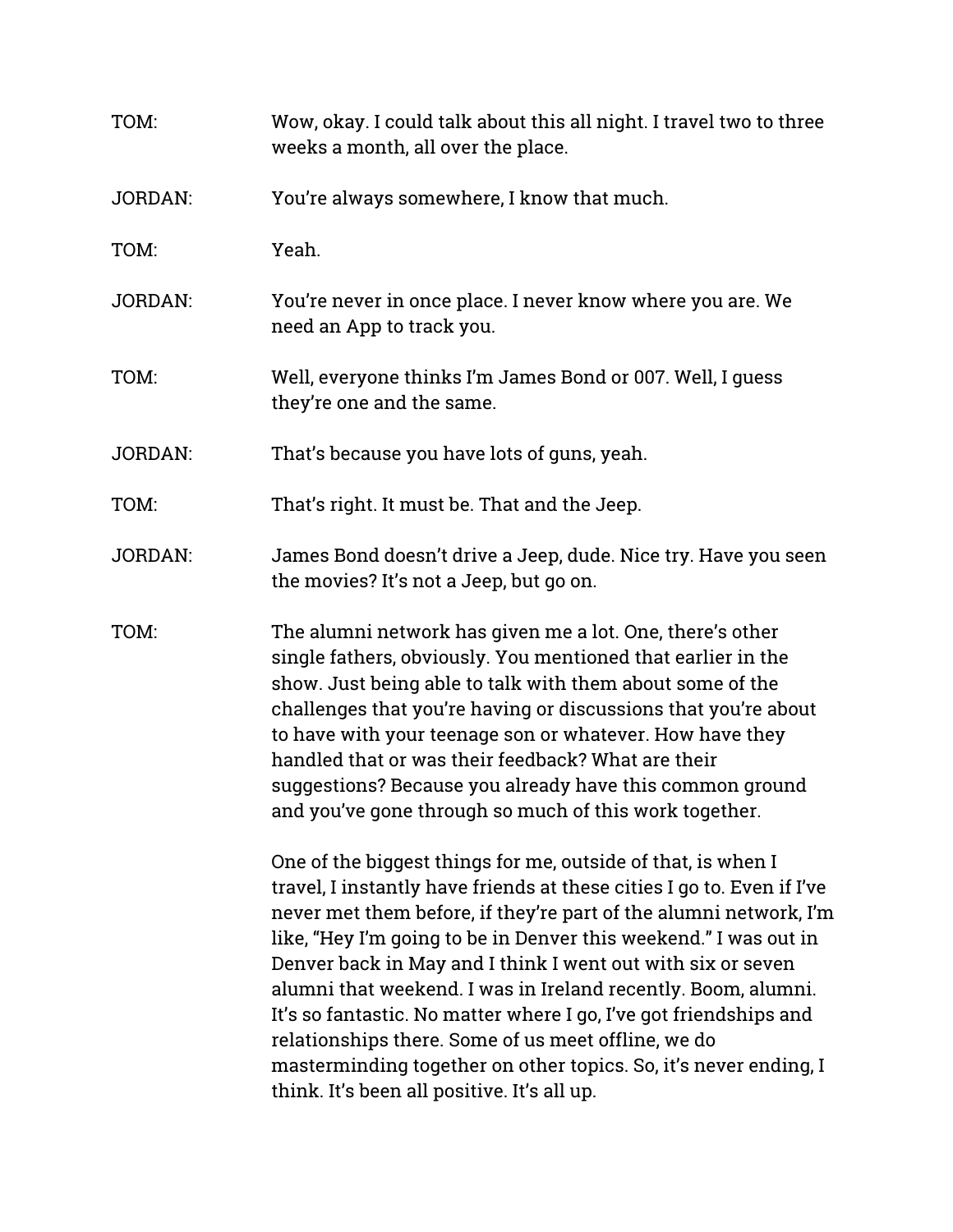| <b>JORDAN:</b> | That's great and I know a lot of times it can be tough. A lot of<br>single dads complain, "I don't know any other single dads in my<br>area. I don't know who to talk to about this stuff." I know there's<br>groups out there of single dads but not everybody's interested<br>in moving forward. A lot of them are just interested in ********.<br>The AoC family is definitely not like that.                                                                                                                                                                                                                                                                                    |
|----------------|-------------------------------------------------------------------------------------------------------------------------------------------------------------------------------------------------------------------------------------------------------------------------------------------------------------------------------------------------------------------------------------------------------------------------------------------------------------------------------------------------------------------------------------------------------------------------------------------------------------------------------------------------------------------------------------|
| TOM:           | Not at all.                                                                                                                                                                                                                                                                                                                                                                                                                                                                                                                                                                                                                                                                         |
| DAVE:          | One benefit for me was I, in my life -- you are a product of your<br>five closest friends.                                                                                                                                                                                                                                                                                                                                                                                                                                                                                                                                                                                          |
| <b>JORDAN:</b> | Right.                                                                                                                                                                                                                                                                                                                                                                                                                                                                                                                                                                                                                                                                              |
| DAVE:          | My five closest friends -- tada, they were negative.                                                                                                                                                                                                                                                                                                                                                                                                                                                                                                                                                                                                                                |
| <b>JORDAN:</b> | Yeah. Surprise, surprise.                                                                                                                                                                                                                                                                                                                                                                                                                                                                                                                                                                                                                                                           |
| DAVE:          | So, I got the heck out of there, I did the fade away and got them<br>out of my life. I never really travelled and it's like, "Oh, I don't<br>have friends anymore. Oh, what's this network thing? Oh,<br>there's guys in D.C. Oh, D.C. is four hours away," and they're like<br>my best friends now. From the moment I showed up, we have<br>this common bond and this common thread. "Oh, yeah man, it's<br>cool. Crash on the couch," or, "Here's a beer," or, "What else do<br>you need?" I'm just like, "Oh, my God, this is fantastic."                                                                                                                                        |
| JORDAN:        | Yeah, some kindred spirits who are interested in helping other<br>people move up and move forward. And that's what AoC is all<br>about. I'm glad that we have these sort of sub-niches of not only<br>guys in different geography, but guys in different life and social<br>situations, like you guys. And so again, thanks so much for your<br>time, guys. I know your candor is really welcome. A lot of guys<br>are listening to this and feeling like, "All right, there is<br>something that I can do about the rut that I find myself in." I<br>know, for some of you guys, getting out to AoC or maybe for<br>both of you guys, was kind of a struggle. It wasn't cheap, you |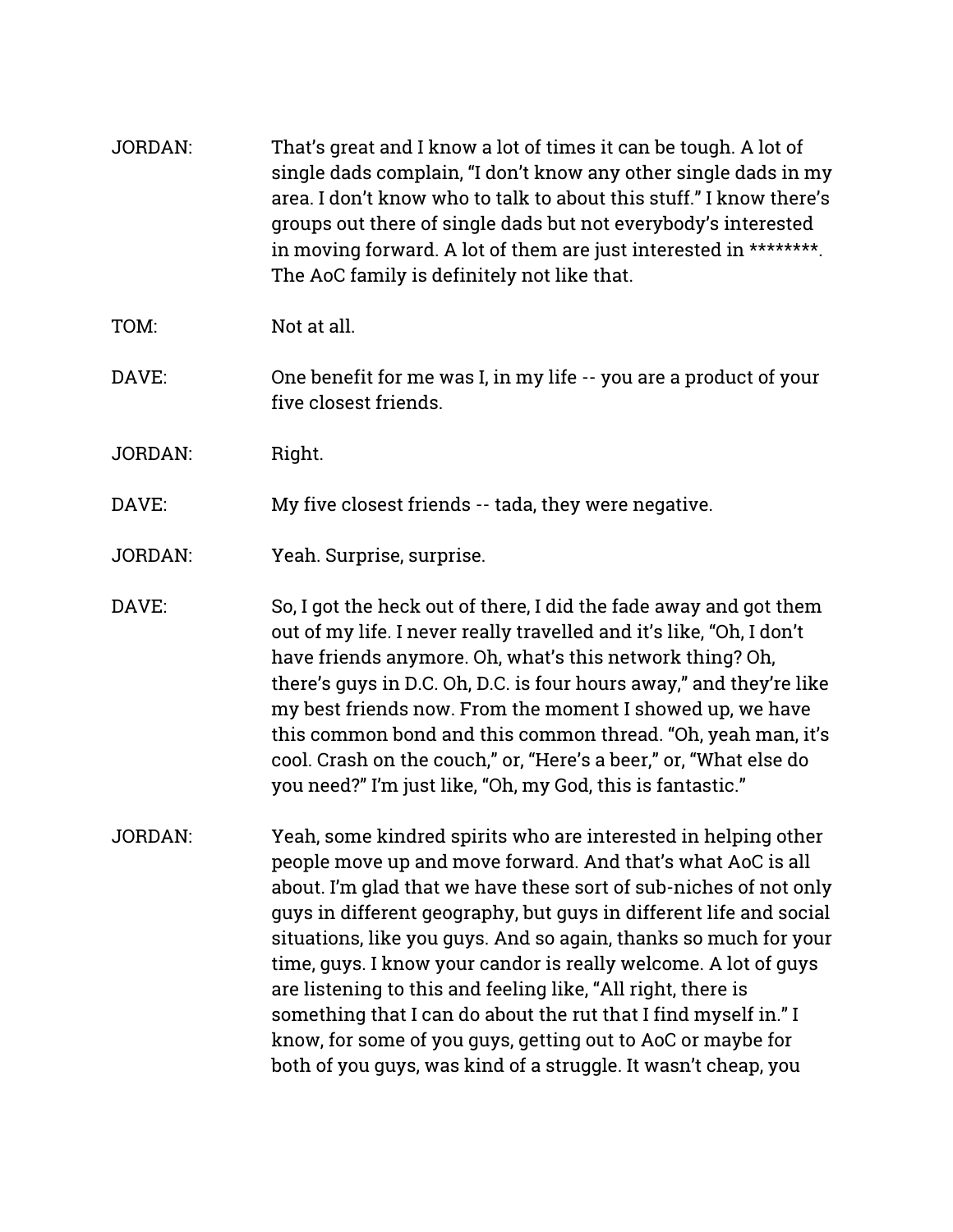had to make a lot of sacrifices to do it. Would you say it's worth it in the end? TOM: Absolutely. I think you actually met me two or three times before I actually signed up. JORDAN: I did. I did meet you two or three times before that. And finally I was like, "Hey, you come to some of our meet ups and you just leave. Are you ever going to sign up for a program?" and you were like, "Yeah, eventually. I quess I should probably do that." And I remember being like, "Yeah, dude." TOM: And I did. I did. JORDAN: Yeah, finally. Dave? DAVE: I don't want to get your head any bigger than it may be already but -- JORDAN: It's hard to fit through doorways, but go ahead. DAVE: I'm being dead serious about this, AoC saved my life. JORDAN: Really? DAVE: Yeah. It changed who I was, it changed my behaviors. Before, like I said, I would go out to bars and clubs and I couldn't even talk to girls. I couldn't even hold a conversation. Getting a number was like -- I got two numbers in maybe four years. I could walk down the street right now and get two numbers instantly. It's crazy. JORDAN: And it's not just the dating stuff. We talked about a lot of these things before with the parenting and the things spilling over to your kids. So you feel like this has made it possible for you to open up your social network, regardless of maybe the amount of time you have, or the amount of opportunity that falls into your plate.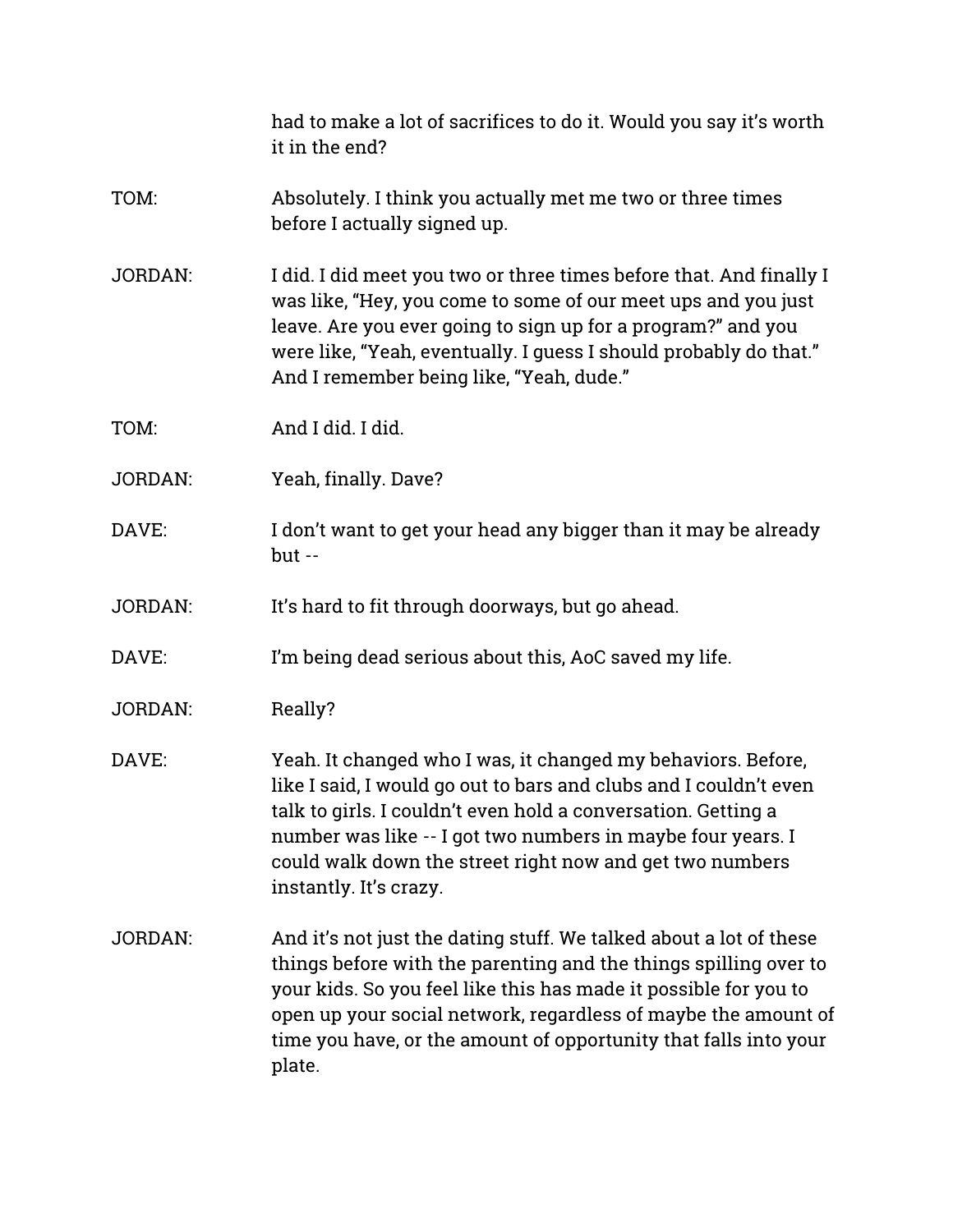# DAVE: It gave me the confidence to take control of my own life.

- JORDAN: Excellent. Thanks so much, guys. I appreciate you guys very much and I know everybody else listening does as well. Thank you very, very much.
- TOM: Yeah, have a good one, Jordan.
- DAVE: This was fun, man. Thanks.
- JORDAN: All right guys, I hope you enjoyed that one. A lot of Candor. Props to Tom and Dave for being super open about being single dads and dealing with that reality, and of course, for how their AoC skill set has rubbed off on them being a better dad, dealing with entrepreneurial ventures as a single dad, confidence, dating, relationships as a single dads, and of course, passing those AoC skills down to their kiddies. Much appreciated, guys.

Now show feedback and guest suggestions -- now we rely on you to help keep out finger on the pulse. So, if you knows who's a good fit for the show, let us know [jordan@theartofcharm.com](mailto:jordan@theartofcharm.com). Now boot camp details, of course, for our live programs at [theartofcharm.com](http://theartofcharm.com/) and if you're listening to this but you're not subscribed on iTunes or Stitcher that needs to change. Go ahead and subscribe on iTunes, Stitcher, or wherever you listen to podcasts. Getting our shows delivered while you sleep is a great way not to miss anything. And of course we have our iPhone and Android apps at [theartofcharm.com/iphone](http://theartofcharm.com/iphone) and [theartofcharm.com/android](http://theartofcharm.com/android).

And don't forget to review us on iTunes. If you really love this show, show us some love. Tell your friends because the greatest compliment you can give us is a referral to someone else, either in person or share it on the Web. So, have a great week, go out there and get social, and leave everything and everyone better than you found it.